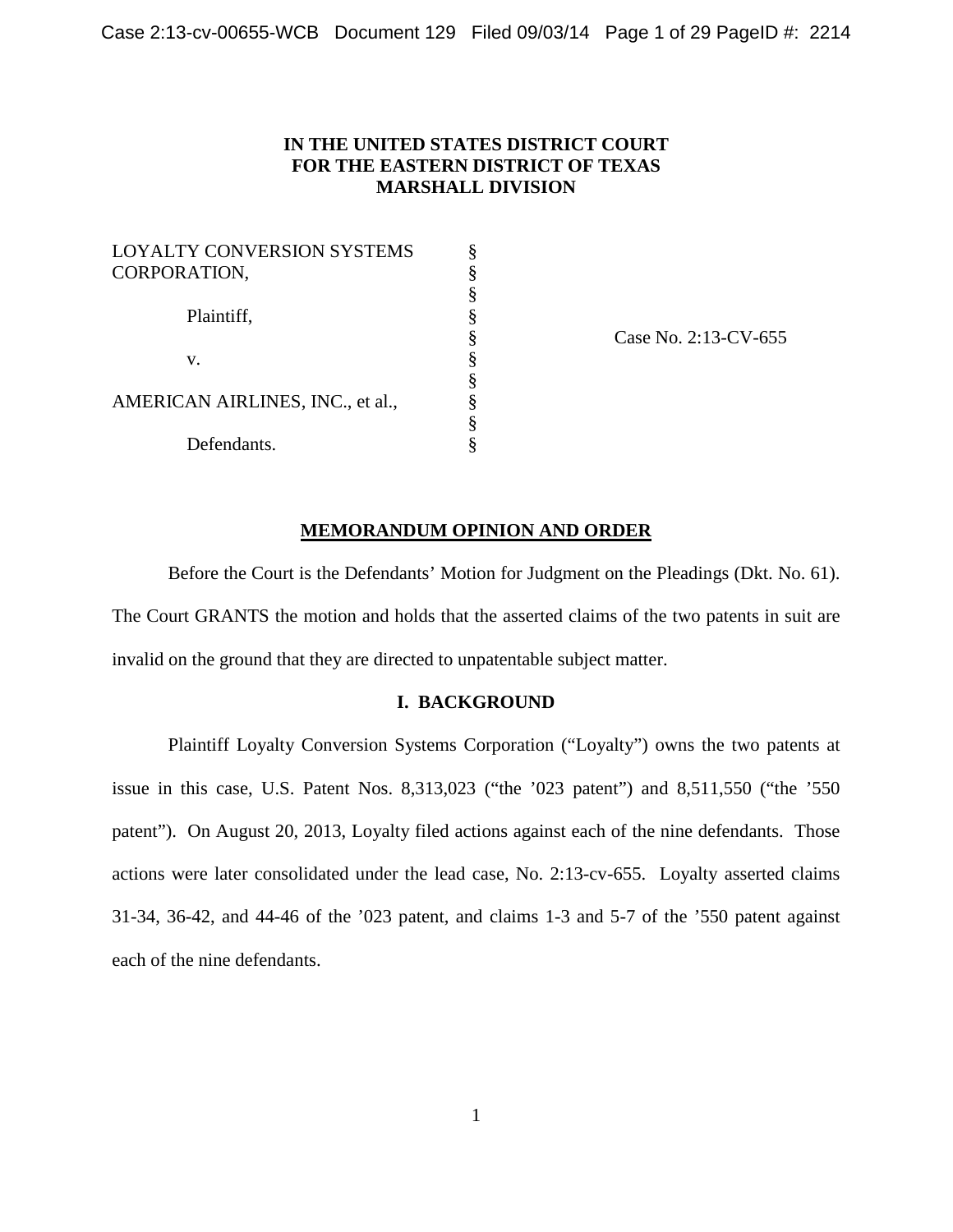After the filing of answers and counterclaims, seven of the nine defendants jointly filed this motion for judgment on the pleadings under Fed. R. Civ. P.  $12(c)$  $12(c)$ .<sup>1</sup> They sought an order holding the asserted claims of the '023 and '550 patents invalid under 35 U.S.C. § 101.

The '023 patent, entitled "Exchange of Non-Negotiable Credits of an Entity's Rewards Program for Entity Independent Funds," is directed to a system by which non-negotiable credits earned in an awards program (such as airline frequent flyer miles or hotel loyalty award points) can be converted into credits that can be used to purchase goods or services from a vendor other than the issuing entity. The '550 patent, entitled "Graphical User Interface for the Conversion of Loyalty Points Via a Loyalty Point Website," is directed to a graphical user interface, such as a website, that includes a conversion option that, as in the '023 patent, allows the conversion of non-negotiable credits earned from one entity into a form that can be used to purchase goods and services from another vendor.

The common specification of the two patents explains that loyalty rewards issued to customers are typically redeemable with the granting entity or its affiliates, but not with other unaffiliated entities. That limitation reduces the attractiveness of the rewards to customers and leads to some customers having modest amounts of rewards from multiple providers, none of which have significant value to the customer. In addition, the specification cites delays in processing requests for redemption of awards and the expiration of awards as discouraging

 $\overline{a}$ 

<span id="page-1-0"></span><sup>&</sup>lt;sup>1</sup> The seven defendants that have joined in this motion are American Airlines, Inc.; Delta Air Lines, Inc.; Frontier Airlines, Inc.; Southwest Airlines Co.; Spirit Airlines, Inc.; United Airlines, Inc.; and U.S. Airways, Inc. Two of the defendants, JetBlue Airways Corporation and Hawaiian Airlines, Inc., have not joined in this motion. JetBlue has filed a motion to dismiss based on improper venue, and Hawaiian has filed a motion to dismiss for lack of personal jurisdiction. The Court has ruled on both of those motions today.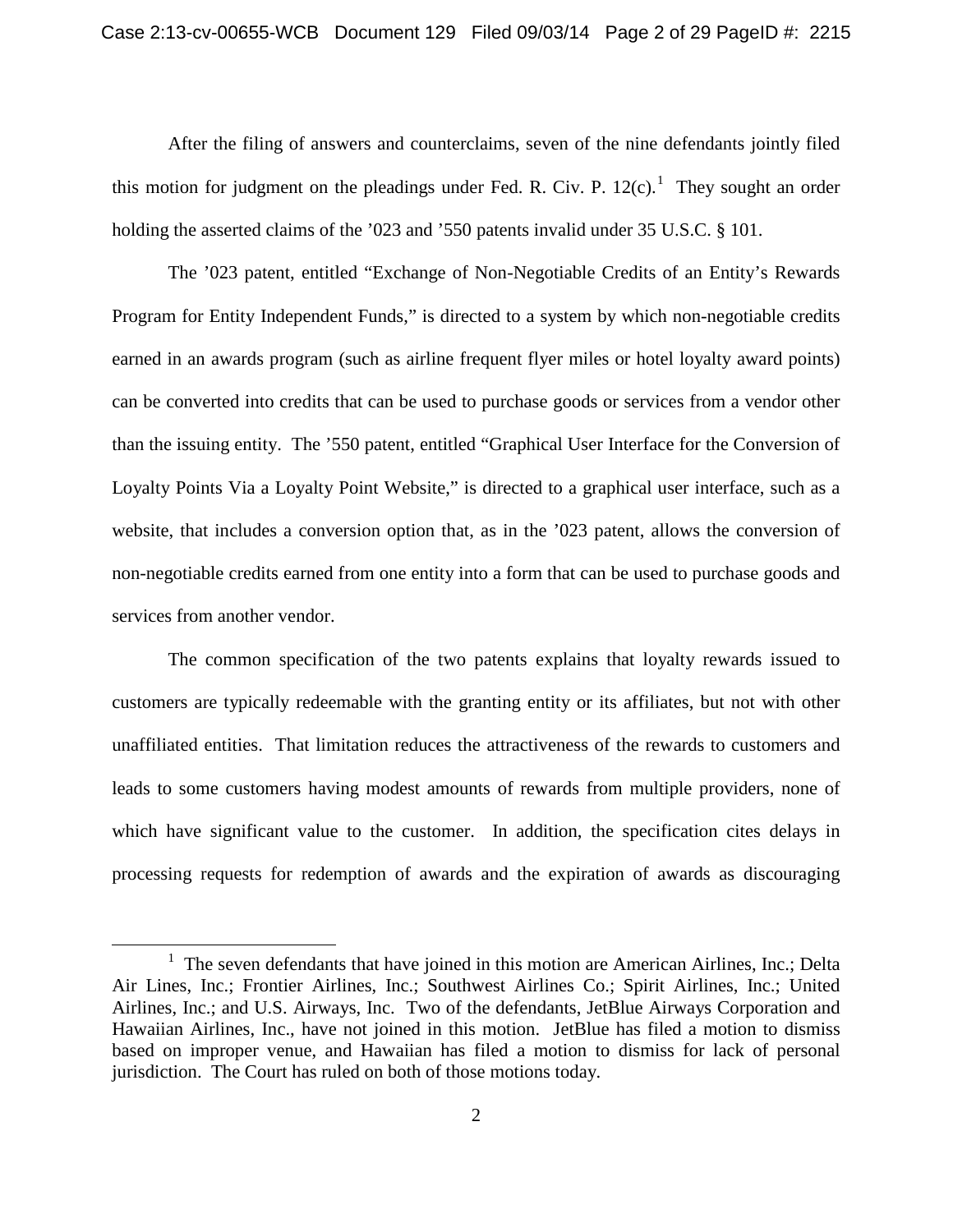consumers from participating in awards programs. '023 patent, col. 1, line 18, through col. 2, line 11; '550 patent, col. 1, line 37, through col. 2, line 32.

Other aspects of the invention described in the common specification are (1) a software method for converting non-negotiable credits into negotiable funds, in which the conversion of non-negotiable credits into negotiable funds at an agreed-upon conversation rate is automatically determined and the conversion transaction automatically performed; and (2) a "Web-based credit to fund conversion system," in which the negotiable funds obtained through conversion of nonnegotiable credits can be used for e-commerce purchases from vendors that do not honor the non-negotiable credits. '023 patent, col. 2, line 66 through col. 3, line 24; '550 patent, col. 3, ll. 21-46.

## **1. The '023 Patent Claims**

The asserted claims of the '023 patent include independent claims 31 and 39, and dependent claims 32-38, 40-42, and 44-46. Claim 31 recites a method enabling a customer to convert loyalty award credits of one vendor into loyalty award credits of a second vendor so that the customer can use those converted credits to make purchases from the second vendor. Claim 39 recites a "computer program product" that performs the same function.

Independent claim 31 of the '023 patent provides as follows:

### **31**. A method comprising:

a commerce partner agreeing to accept transfers or conversions of quantities of non-negotiable credits to entity independent funds in accordance with a credits-to-funds ratio, wherein the non-negotiable credits have been earned as part of a rewards program of an entity, wherein the commerce partner accepts the entity independent funds for goods or services that the commerce partner provides, wherein in [the] absence of the non-negotiable credits being converted or transferred into the entity independent funds the commerce partner does not accept the non-negotiable credits for the goods or services that the commerce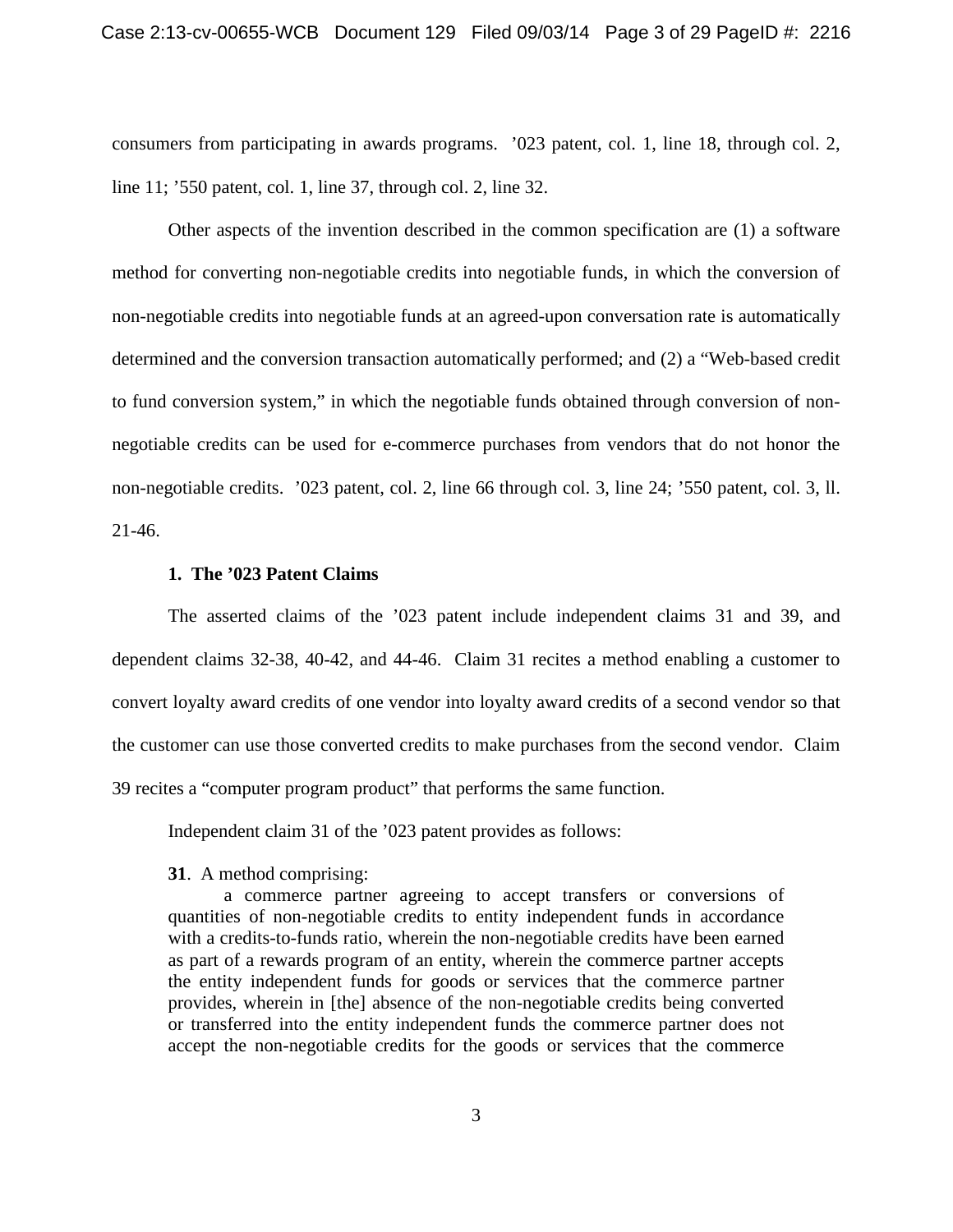partner provides, wherein the entity-independent funds are loyalty points of a loyalty program of the commerce partner;

at least one of one or more computers detecting a communication over a network to grant a consumer a quantity of the entity independent funds, wherein the quantity of entity independent funds results from a conversion or transfer of at least a subset of the non-negotiable credits into the quantity of entity independent funds in accordance with the credit-to-funds ratio, wherein the subset of the nonnegotiable credits are expended as part of the conversion or transfer, and wherein the commerce partner is compensated for providing the entity independent funds to the consumer;

responsive to the communication, at least one of one or more computers granting the consumer the quantity of the entity independent funds; and

the at least one of the one or more computers accepting at least a portion of the quantity of entity independent funds in exchange for the goods or services that the commerce partner provides, wherein the one or more computers do not accept the non-negotiable credits of the entity's rewards program for the goods or services in absence of the conversion or transfer.

Independent claim 39 of the '023 patent provides as follows:

**39**. A computer program product comprising:

one or more non-transitory computer-readable mediums;

program instructions, stored on at least one of the one or more nontransitory computer-readable mediums, to detect a communication over a network to grant a consumer a quantity of entity independent funds, wherein the quantity of entity independent funds results from a conversion or transfer of at least a subset of non-negotiable credits into the quantity of entity independent funds in accordance with a credit-to-funds ratio, wherein the subset of the non-negotiable credits are expended as part of the conversion or transfer, and wherein the commerce partner is compensated for providing the entity independent funds to the consumer, wherein the commerce partner agrees to accept transfers or conversions of quantities of the non-negotiable credits to entity independent funds in accordance with the credits-to-funds ratio, wherein the non-negotiable credits have been earned as part of a rewards program of the entity, wherein the commerce partner accepts the entity independent funds for goods or services that the commerce partner provides, wherein in [the] absence of the non-negotiable credits being converted or transferred into the entity independent funds the commerce partner does not accept the non-negotiable credits for the goods or services that the commerce partner provides, wherein the entity-independent funds are loyalty points of a loyalty program of the commerce partner;

one or more non-transitory computer-readable mediums;

program instructions, stored on at least one of the one or more nontransitory computer-readable mediums, to, responsive to the communication, grant the consumer the quantity of the entity independent funds; and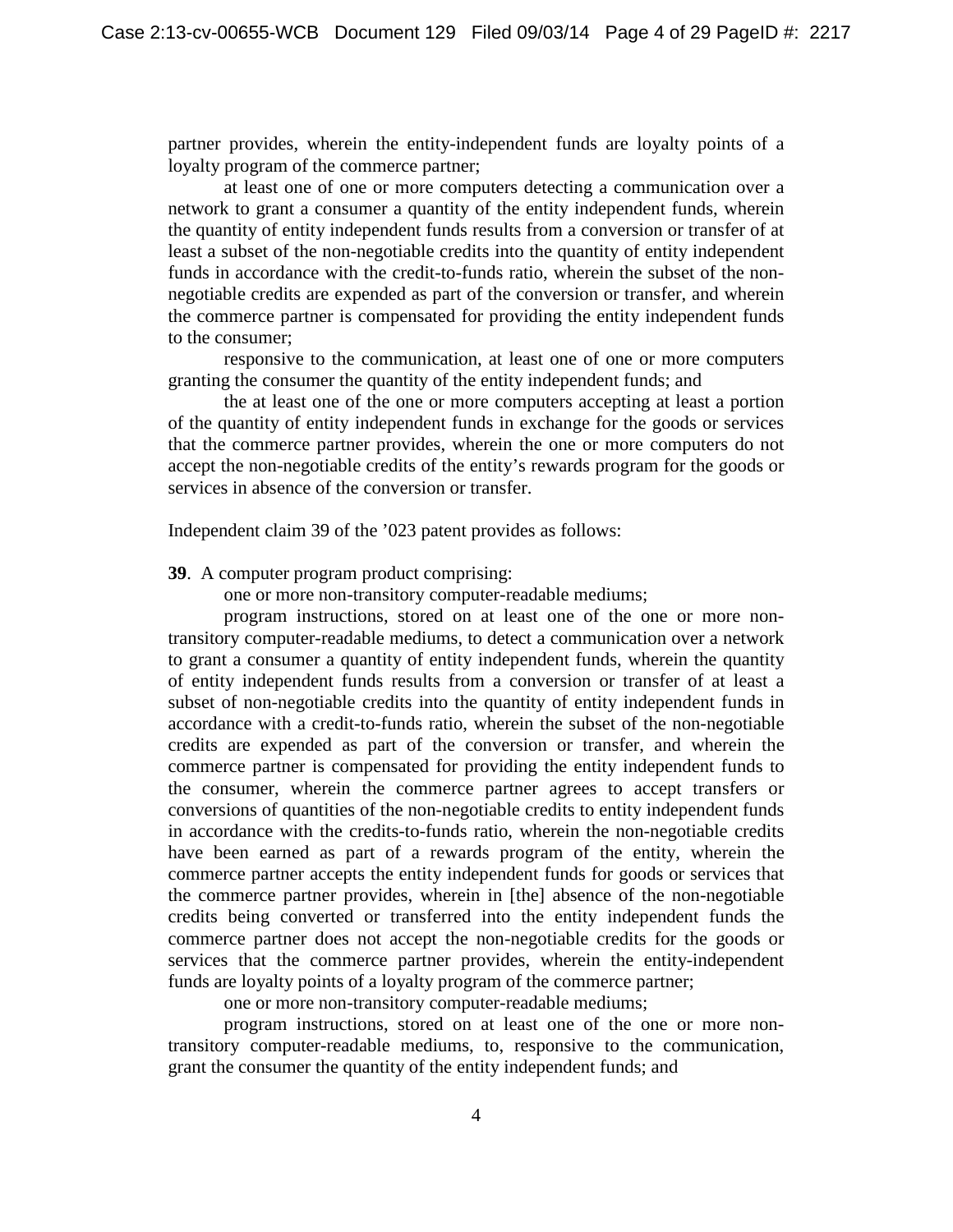program instructions, stored on at least one of the one or more nontransitory computer-readable mediums, to accept at least a portion of the quantity of entity independent funds in exchange for the goods or services that the commerce partner provides, wherein, per the program instructions, the nonnegotiable credits are not accepted for the goods or services in absence of the conversion or transfer.

The claims that depend from each of the independent claims add minor functions such as calculating and transferring the converted loyalty points and completing the sale of goods and services by the second vendor.

### **2. The '550 Patent Claims**

The only asserted independent claim in the '550 patent is claim 1. Also asserted are dependent claims 2-3 and 5-7. Claim 1 recites a method in which a computer provides one or more Web pages that can be used by clients to convert non-negotiable loyalty award points of one vendor into loyalty award points of a second vendor so that the customer can use those converted points to make purchases from the second vendor. The claim also recites an agreement between the first vendor and the second vendor that permits consumers to convert the non-negotiable loyalty award points of the first vendor into loyalty award points of the second vendor in accordance with a fixed conversion rate. When that occurs, the first vendor compensates the second vendor in an agreed-upon amount for allowing the conversion, based on the quantity of points converted. The computer that responds to a message indicating the selection of the conversion option processes the selection, and the computer serving the Web pages updates the graphical user interface with the changes in the user's loyalty award point accounts.

Independent claim 1 of the '550 patent provides as follows:

**1**. A method comprising: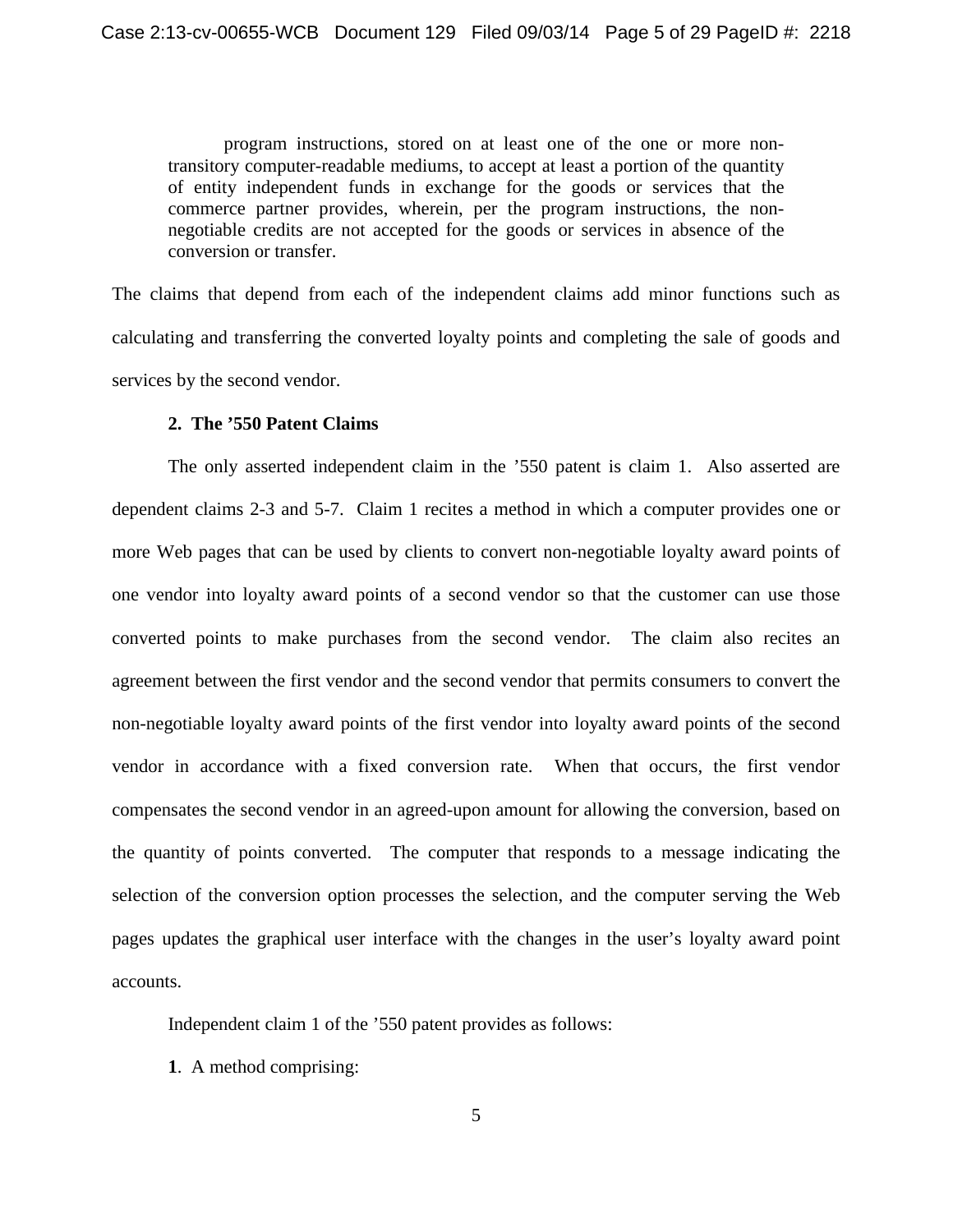a computer serving a set of one or more Web pages for a loyalty program of an entity to one or more remotely located client machines, wherein the Web pages are able to be rendered within a client-side browser as a graphical user interface on the one or more client machines, wherein upon being rendered within the client-side browser said graphical user interface shows a quantity of nonnegotiable credits, wherein said non-negotiable credits are loyalty points of the loyalty program possessed by a member, wherein upon being rendered within the client-side browser the graphical user interface comprises a conversion option to convert at least a subset of the shown non-negotiable credits into a quantity [of] entity independent funds, wherein said entity independent funds are different loyalty points of a different loyalty program of a commerce partner, wherein said entity independent funds are possessed by the member, wherein an agreement exists between the entity and the commerce partner, wherein the agreement permits members to convert the non-negotiable credits to the entity independent funds in accordance with a fixed credits-to-funds conversion ratio, wherein the agreement specifies that the entity is to compensate the commerce partner in an agreed upon amount of cash or credit for conversions of non-negotiable credits to entity independent funds, wherein said agreed upon amount is a multiple of a quantity of converted non-negotiable credits, wherein the entity independent funds are redeemable per the different loyalty program for commerce partner goods or for commerce partner services, wherein the commerce partner is not said entity, wherein in [the] absence of being converted the non-negotiable credits are not accepted as payment for commerce partner goods or for commerce partner services;

the computer responsive to receiving a message indicating a selection of the conversion option, processing the selection to effectuate changes in the served set of Web pages; and

responsive to the processing, the computer serving one or more Web pages or Web page updates that include the effectuated changes to the one or more remotely located client machines, wherein upon being rendered within the clientside browser the graphical user interface is updated with the effectuated changes, wherein the updated graphical user interface shows a reduced quantity of nonnegotiable credits possessed by the member in the loyalty program, said reduced quantity resulting at least in part from the subset of non-negotiable credits being converted into the quantity of entity independent funds in accordance with the fixed credits-to-funds conversion ratio.

The claims that depend from claim 1 add minor functions such as effectuating and

displaying the changes in the quantity of converted and available loyalty points.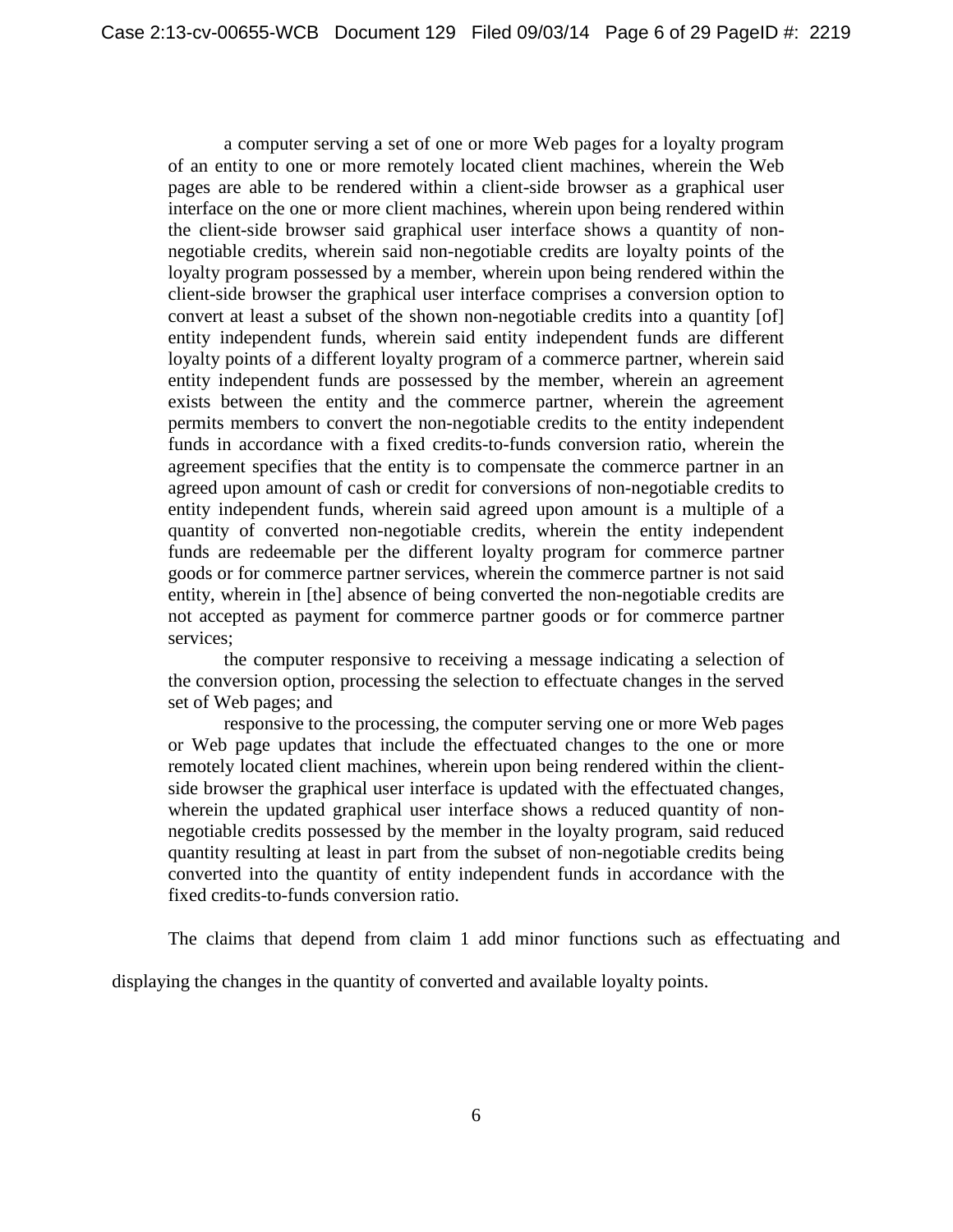#### **II. DISCUSSION**

#### **A. The Standard for Granting Judgment on the Pleadings Under Rule 12(c)**

Rule 12(c) of the Federal Rules of Civil Procedure provides that "[a]fter the pleadings are closed—but early enough not to delay trial—a party may move for judgment on the pleadings." A motion under Rule 12(c) "is designed to dispose of cases where the material facts are not in dispute and a judgment on the merits can be rendered by looking to the substance of the pleadings and any judicially noticed facts." Great Plains Trust Co. v. Morgan Stanley Dean Witter & Co., 313 F.3d 305, 312 (5th Cir. 2002), quoting Hebert Abstract Co. v. Touchstone Props., Ltd., 914 F.2d 74, 76 (5th Cir. 1990); see 5C Charles Alan Wright and Arthur R. Miller, Federal Practice & Procedure § 1367, at 206-07 (3d ed. 2004). A court in ruling on a motion for judgment on the pleadings may consider not only the pleadings themselves, but also any exhibits to the pleadings or matters incorporated by reference in the pleadings, as long as all the material allegations of fact are undisputed and only questions of law remain to be decided by the court. Id. at 207-08. The ultimate question for the court in deciding a Rule 12(c) motion is whether, viewed in the light most favorable to the plaintiff, the complaint states a valid claim for relief. Hughes v. Tobacco Inst., Inc., 278 F.3d 417, 420 (5th Cir. 2001); St. Paul Mercury Ins. Co. v. Williamson, 224 F.3d 425, 440 n.8 (5th Cir. 2000).

The issue of invalidity under section 101 presents a question of law. Accenture Global Servs., GmbH v. Guidewire Software, Inc., 728 F.3d 1336, 1340-41 (Fed. Cir. 2013); Dealertrack, Inc. v. Huber, 674 F.3d 1315, 1333 (Fed. Cir. 2012); In re Bilski, 545 F.3d 943, 951 (Fed. Cir. 2008) (en banc), aff'd, 130 S. Ct. 3218 (2010). However, that legal conclusion "may contain underlying factual issues." Accenture, 728 F.3d at 1341. In this case, the parties have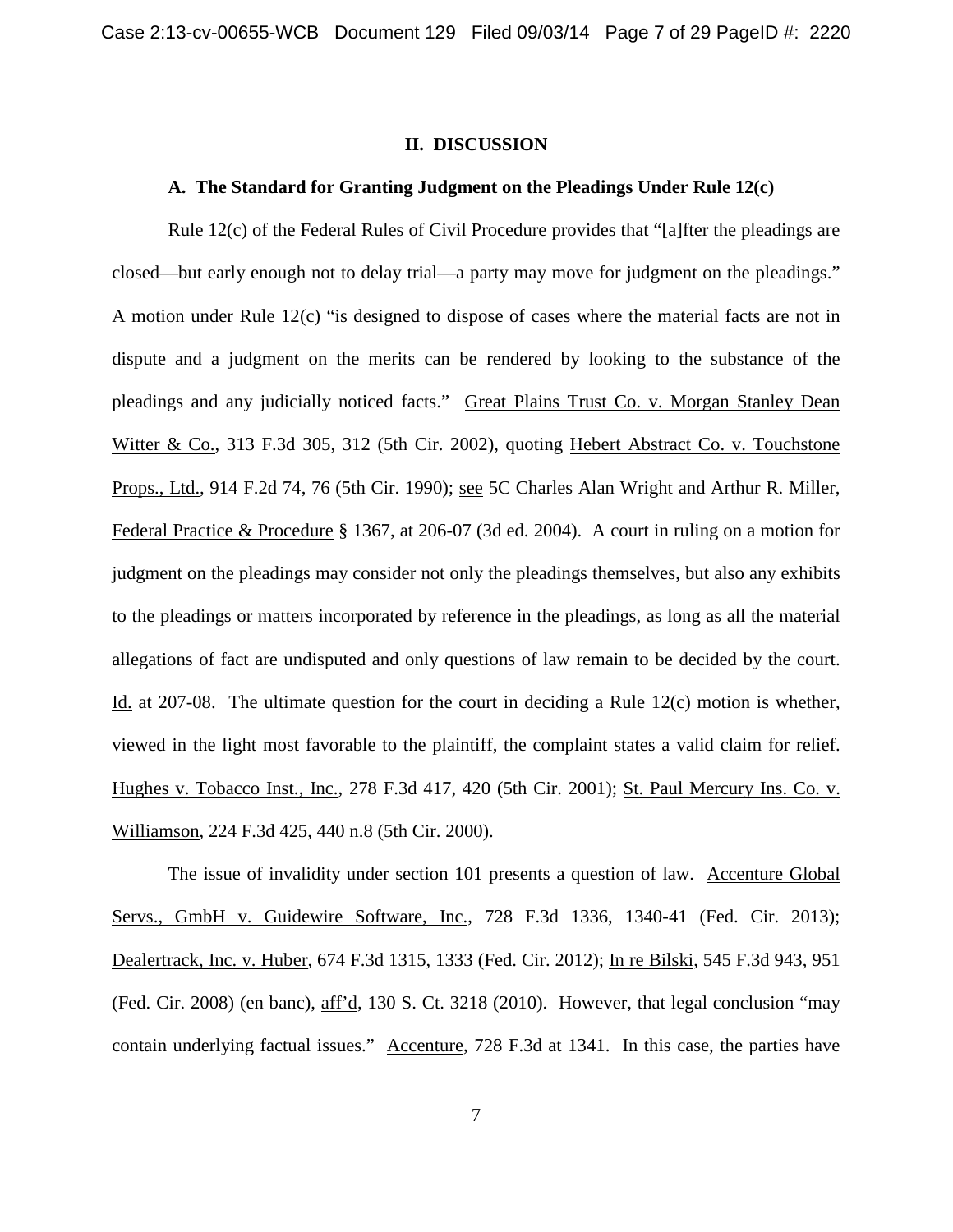not pointed to any factual issues that could affect the Court's analysis of the section 101 issue. The Court therefore regards that issue as appropriate for disposition under Rule 12(c).

Although the Federal Circuit has observed that "claim construction is not an inviolable prerequisite to a validity determination under § 101," the court has nonetheless suggested that "it will ordinarily be desirable—and often necessary—to resolve claim construction disputes prior to a § 101 analysis, for the determination of patent eligibility requires a full understanding of the basic character of the claimed subject matter." Bancorp Servs., L.L.C. v. Sun Life Assurance Co., 687 F.3d 1266, 1273-74 (Fed. Cir. 2012). Accordingly, the Court has waited until after the claim construction hearing in this case to rule on the present motion in order to ensure that there are no issues of claim construction that would affect the Court's legal analysis of the patentability issue. The Court is now satisfied that there are no disputed issues of claim construction that would affect the proper analysis of the patentability of the asserted claims, and no other issues of fact that are material to the section 101 question. The Court therefore turns to the merits of the patentability issue.

### **B. Patentable Subject Matter Under 35 U.S.C. § 101**

Notwithstanding the prolixity of the claims, they recite a very simple invention: a computer-driven method and computer program for converting one vendor's loyalty award credits into loyalty award credits of another vendor. In principle, the invention is thus the equivalent of a currency exchange as applied to loyalty award credits such as airline frequent flyer miles or hotel loyalty award points. The Court concludes that the invention claimed in the '023 and '550 patents is not fundamentally different from the kinds of commonplace financial transactions that were the subjects of the Supreme Court's recent decisions in Bilski v. Kappos,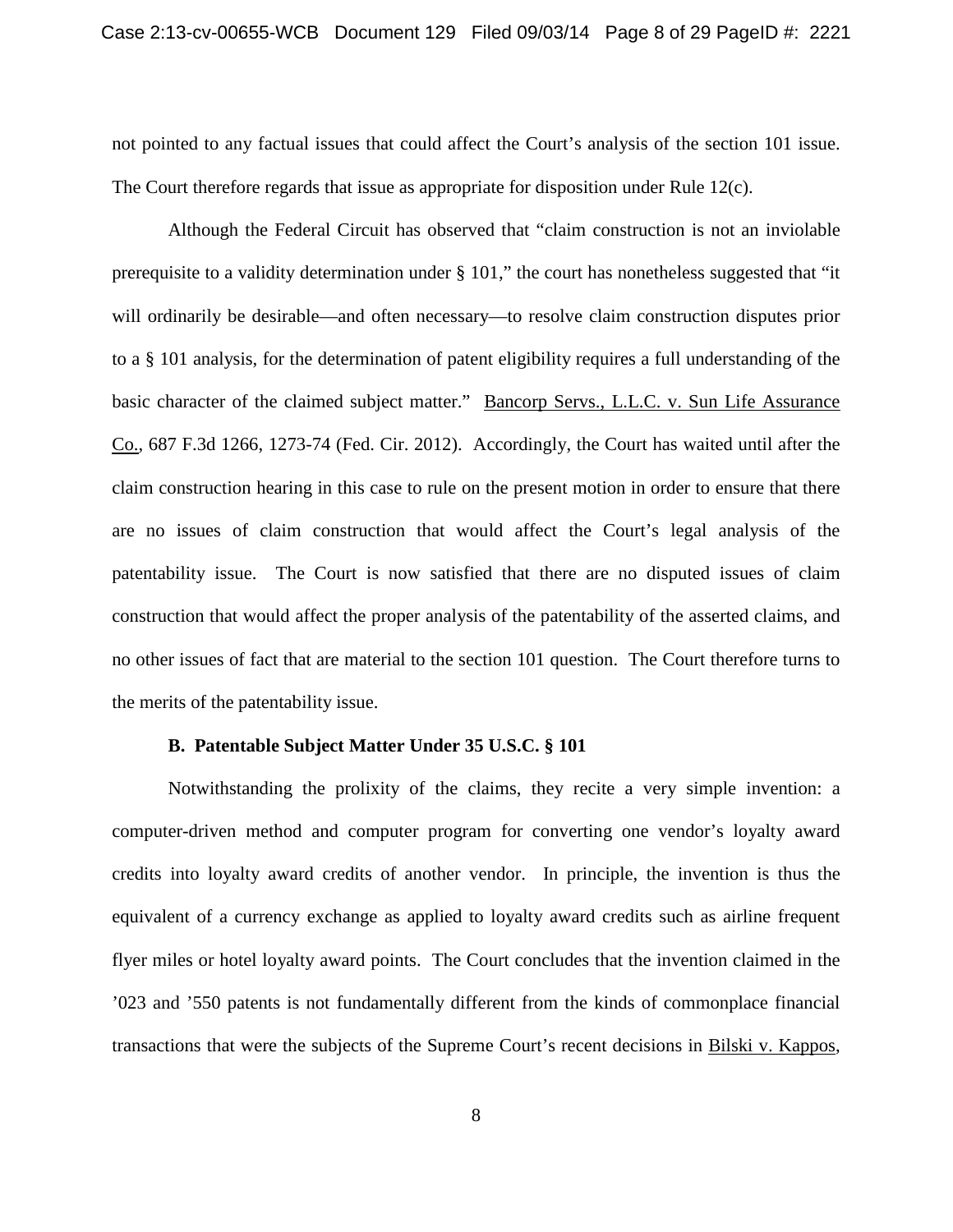130 S. Ct. 3218 (2010), and Alice Corporation Pty. Ltd. v. CLS Bank International, 134 S. Ct. 2347 (2014), in which the Court held patent claims invalid for failing to recite patentable subject matter. This case falls squarely within the principles announced in those cases. Accordingly, the Court holds that the asserted claims of the '023 and '550 patents are invalid.

### **1. The Bilski Decision**

In Bilski, the Supreme Court addressed the patentability of an invention claiming a method for buyers and sellers of commodities to protect, or hedge, against the risk of price fluctuations. As the Court explained, claim 1 of the application at issue in Bilski described a series of steps instructing how to hedge risk, and claim 4 put the concept articulated in claim 1 into a simple mathematical formula. Claim 1 in Bilski provided as follows:

(a) initiating a series of transactions between said commodity provider and consumers of said commodity wherein said consumers purchase said commodity at a fixed rate based upon historical averages, said fixed rate corresponding to a risk position of said consumers;

(b) identifying market participants for said commodity having a counterrisk position to said consumers; and

(c) initiating a series of transactions between said commodity provider and said market participants at a second fixed rate such that said series of market participant transactions balances the risk position of said series of consumer transactions.

130 S. Ct. at 3223-24.

The Supreme Court characterized the claims in Bilski as efforts to patent "both the concept of hedging risk and the application of that concept to energy markets." 130 S. Ct. at 3229. Applying principles drawn from several of its prior decisions, the Court concluded that the claims at issue in Bilski were unpatentable "because they are attempts to patent abstract ideas." Id. at 3229-30. The prohibition against patenting abstract ideas, the Court explained, "'cannot be circumvented by attempting to limit the use of the formula to a particular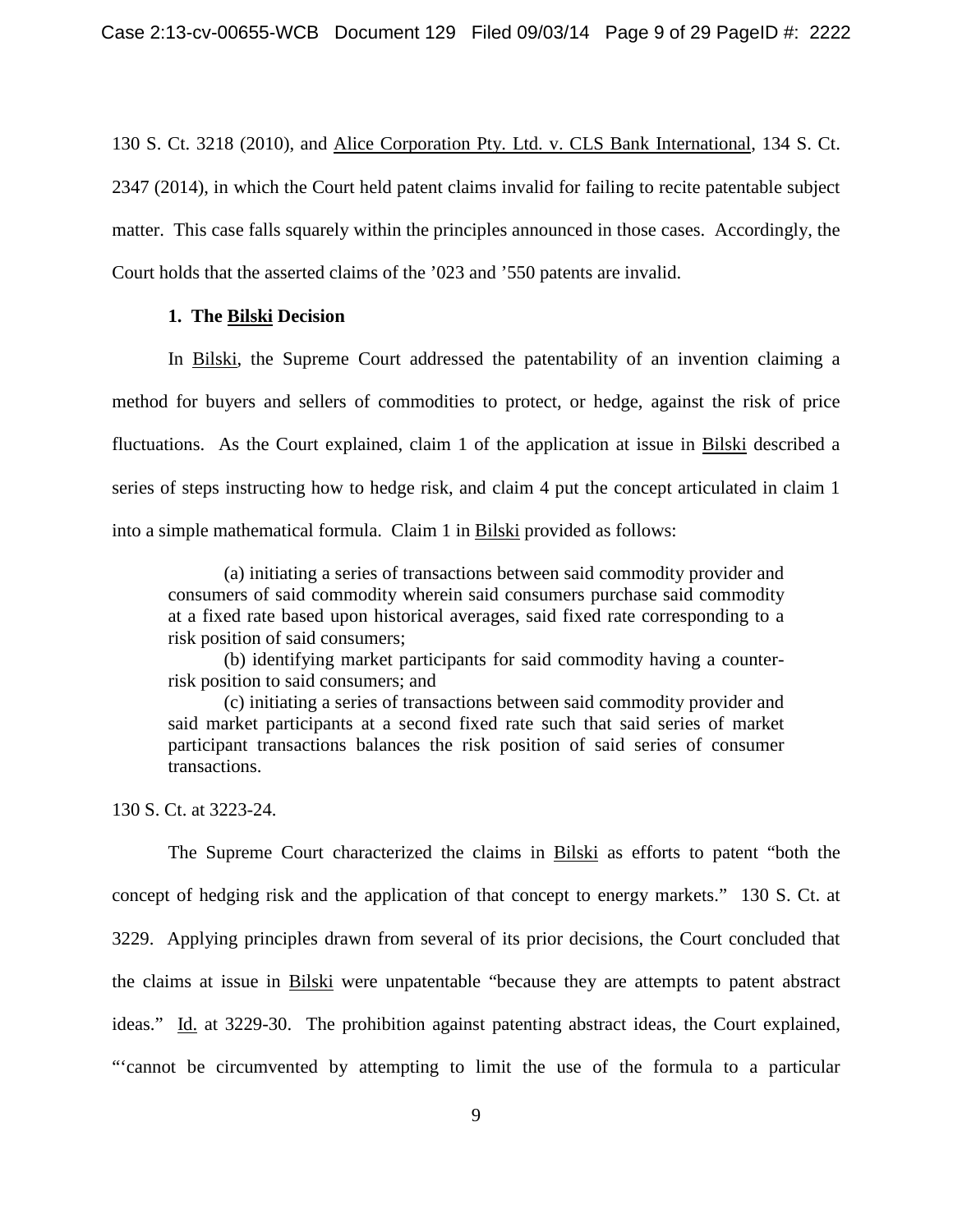technological environment' or adding 'insignificant postsolution activity.'" Id. at 3230, quoting Diamond v. Diehr, 450 U.S. 175, 191-92 (1981).

The claims in Bilski were unpatentable, the Court held, because they "explain the basic concept of hedging, or protecting against risk," and the concept of hedging "is an unpatentable abstract idea." Bilski, 130 S. Ct. at 3231. To allow the applicants to patent risk hedging "would pre-empt use of this approach in all fields, and would effectively grant a monopoly over an abstract idea." Id. With respect to whether claims to the practice of hedging would be patentable if limited to hedging as applied to commodities in the energy market, the Court held that claims to an abstract idea cannot avoid invalidation on the ground that they are limited to the application of that abstract idea to a single field of use. Id.

## **2. The CLS Bank Decision**

Four years after Bilski, the Supreme Court addressed a similar issue in the CLS Bank case. The claims at issue in that case were drawn to a computerized system for mitigating "settlement risk," i.e., the risk that only one party to an agreed-upon financial exchange will satisfy its obligation. As the Court explained, the claims were "designed to facilitate the exchange of financial obligations between two parties by using a computer system as a thirdparty intermediary." 134 S. Ct. at 2352. The claims involved "a method of exchanging financial obligations between two parties using a third-party intermediary to mitigate settlement risk. The intermediary creates and updates 'shadow' records to reflect the value of each party's actual accounts held at 'exchange institutions,' thereby permitting only those transactions for which the parties have sufficient resources. At the end of each day, the intermediary issues irrevocable instructions to the exchange institutions to carry out the permitted transactions." Id. at 2356.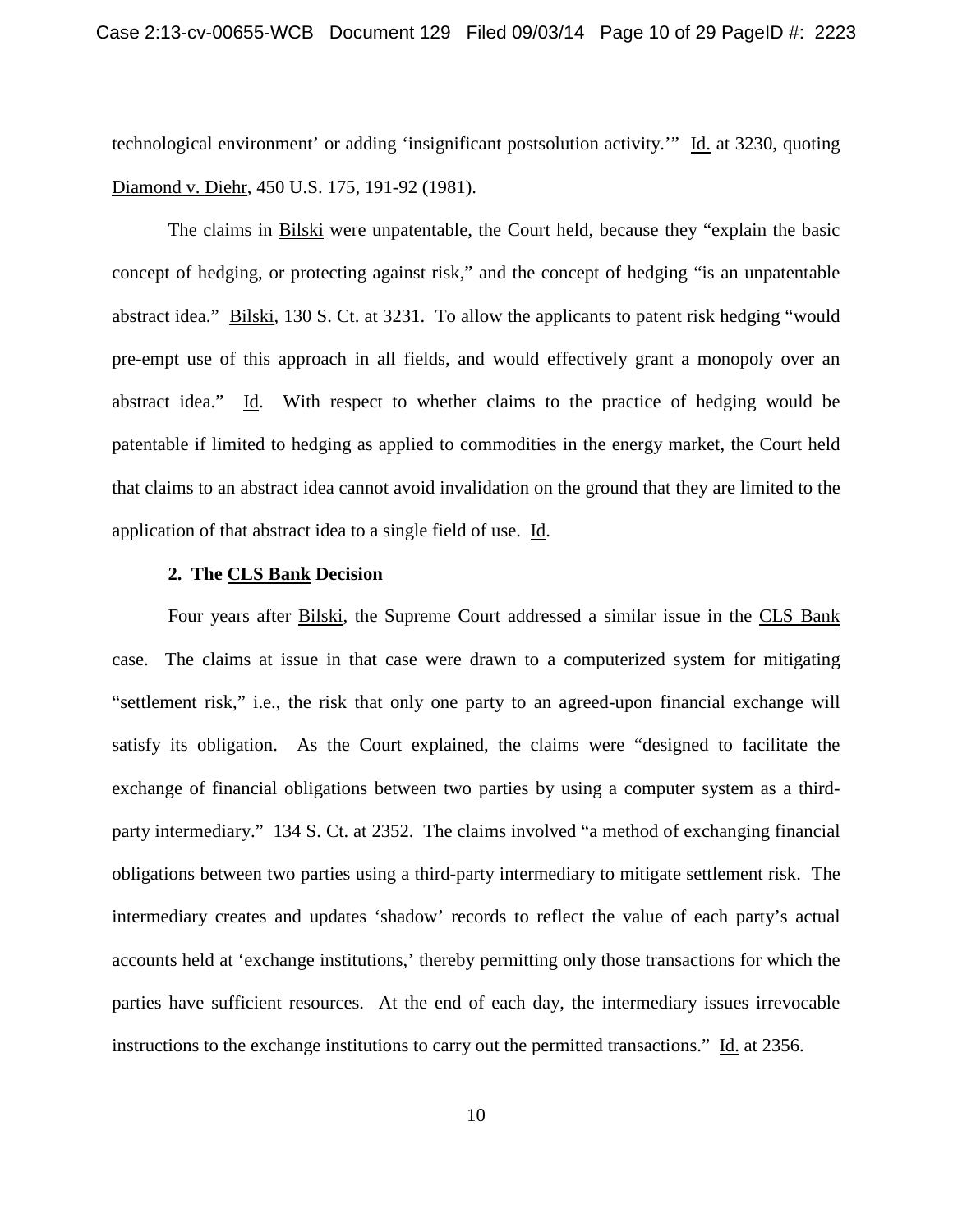The Supreme Court held that the claims at issue were drawn to the abstract idea of intermediated settlement and that "merely requiring generic computer implementation fails to transform that abstract idea into a patent-eligible invention." 134 S. Ct. at 2352. On their face, the Court explained, the claims address the concept of intermediated settlement, i.e., "the use of a third party to mitigate settlement risk." Id. at 2356. The Court concluded that the concept of intermediated settlement, like the concept of risk hedging in Bilski, is a fundamental economic practice that qualifies as an "abstract idea" beyond the scope of 35 U.S.C. § 101. 134 S. Ct. at 2356. Both concepts, the Court held, "are squarely within the realm of 'abstract ideas' as we have used that term." Id. at 2357.

On one important issue, the Supreme Court in CLS Bank went beyond Bilski. The claims in Bilski did not require the use of computers, while the claims in CLS Bank did. Significantly, the Court held that the introduction of a computer into the claims did not render the claims in CLS Bank patentable. Relying on its prior decision in Gottschalk v. Benson, 409 U.S. 63, 64 (1972), the Court stated that "simply implementing a mathematical principle on a physical machine, namely a computer, '[i]s not a patentable application of that principle.'" 134 S. Ct. at 2357 (alteration in original). That is, "the mere recitation of a generic computer cannot transform a patent-ineligible abstract idea into a patent-eligible invention." Id. at 2358. The relevant question, the Court explained, "is whether the claims here do more than simply instruct the practitioner to implement the abstract idea of intermediated settlement on a generic computer." Id. at 2359. The Court concluded that they did not, because the function performed by the computer at each step of the claims was "purely conventional," id., quoting Mayo Collaborative Servs. v. Prometheus Labs., Inc., 132 S. Ct. 1289, 1298 (2012), and that it merely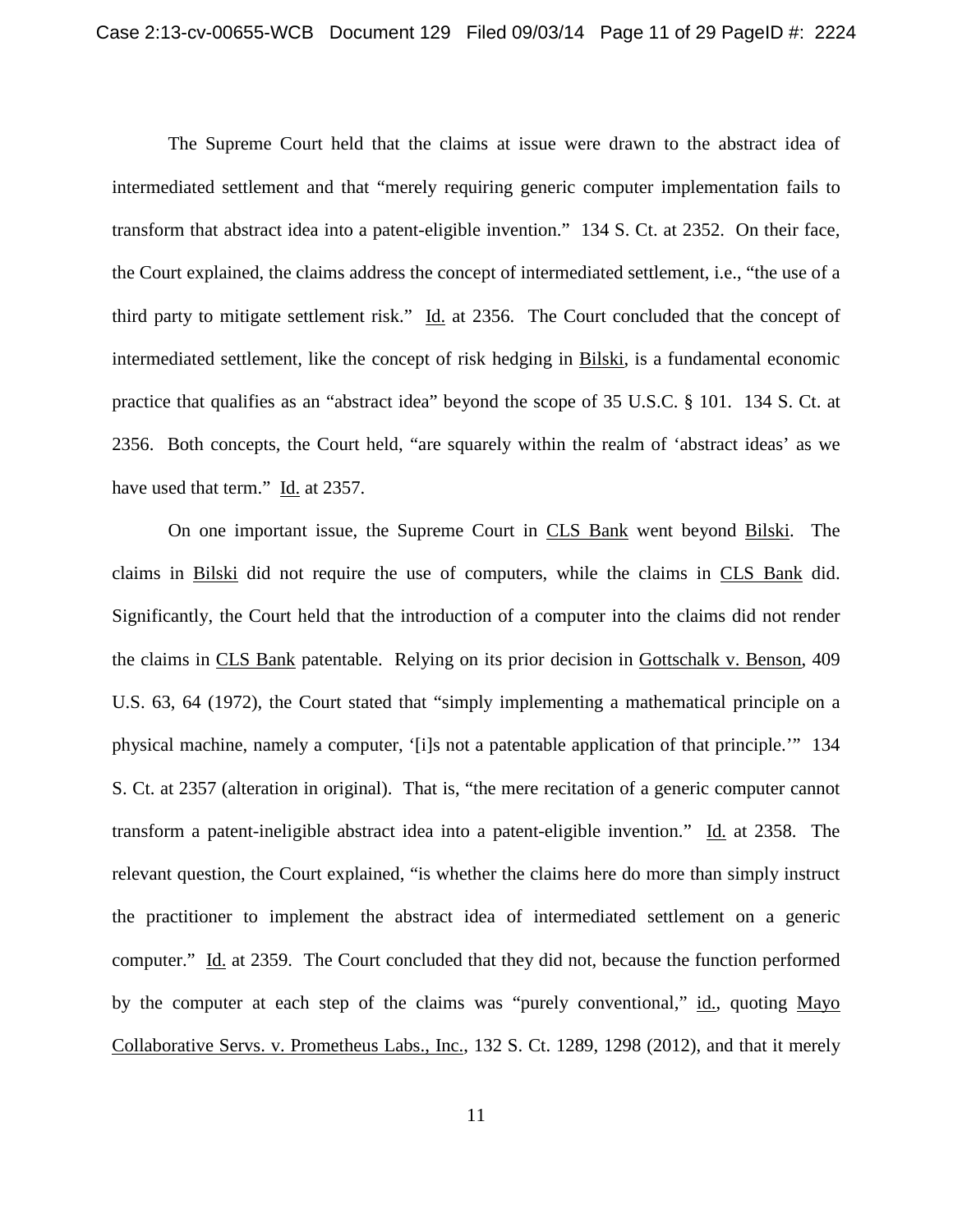required "a generic computer to perform generic computer functions," id. As the Court explained, the method claims, did not "purport to improve the functioning of the computer itself. Nor [did] they effect an improvement in any other technology or technical field. Instead, the claims at issue amount to 'nothing significantly more' than an instruction to apply the abstract idea of intermediated settlement using some unspecified, generic computer." Id. at 2359-60 (citations omitted). The Court held that was "not '*enough*' to transform an abstract idea into a patent-eligible invention." Id. at 2360, quoting Mayo, 132 S. Ct. at 1297.

## **3. Appling Bilski and CLS Bank to This Case**

 $\overline{a}$ 

If the applicants in Bilski can be said to have claimed the unpatentable concept of hedging, as applied to commodities in the energy market, and the patentees in CLS Bank can be said to have claimed the unpatentable concept of intermediated settlement as applied to financial transactions, the patentees in this case can fairly be said to have claimed the unpatentable concept of currency exchange, as applied to the exchange of currencies in the form of loyalty award credits of different vendors.<sup>[2](#page-11-0)</sup>

**a.** Loyalty does not claim that the patentees invented the concept of converting the loyalty award credits of one vendor into loyalty award credits of another in order to facilitate

<span id="page-11-0"></span> $2$  Loyalty argues that the conversion of loyalty award credits does not constitute a form of "currency conversion," because it does not involve money. The term "currency," however, is not limited to money, but includes other credits that are exchangeable for things of value. See Webster's Third New International Dictionary 557 (Philip Babcock Gove ed. 2002) (defining "currency" as "something that is in circulation as a medium of exchange"). The exchange of one vendor's loyalty award points for another's is not different in principle from any exchange of monetary currencies that are not readily negotiable outside of their country of origin. An exchange of Belarusian rubles for Polish złotys at the Polish-Belarus border would be an example of such a currency exchange, as would an exchange of Sheraton hotel award points for miles in an American Airlines frequent flyer account.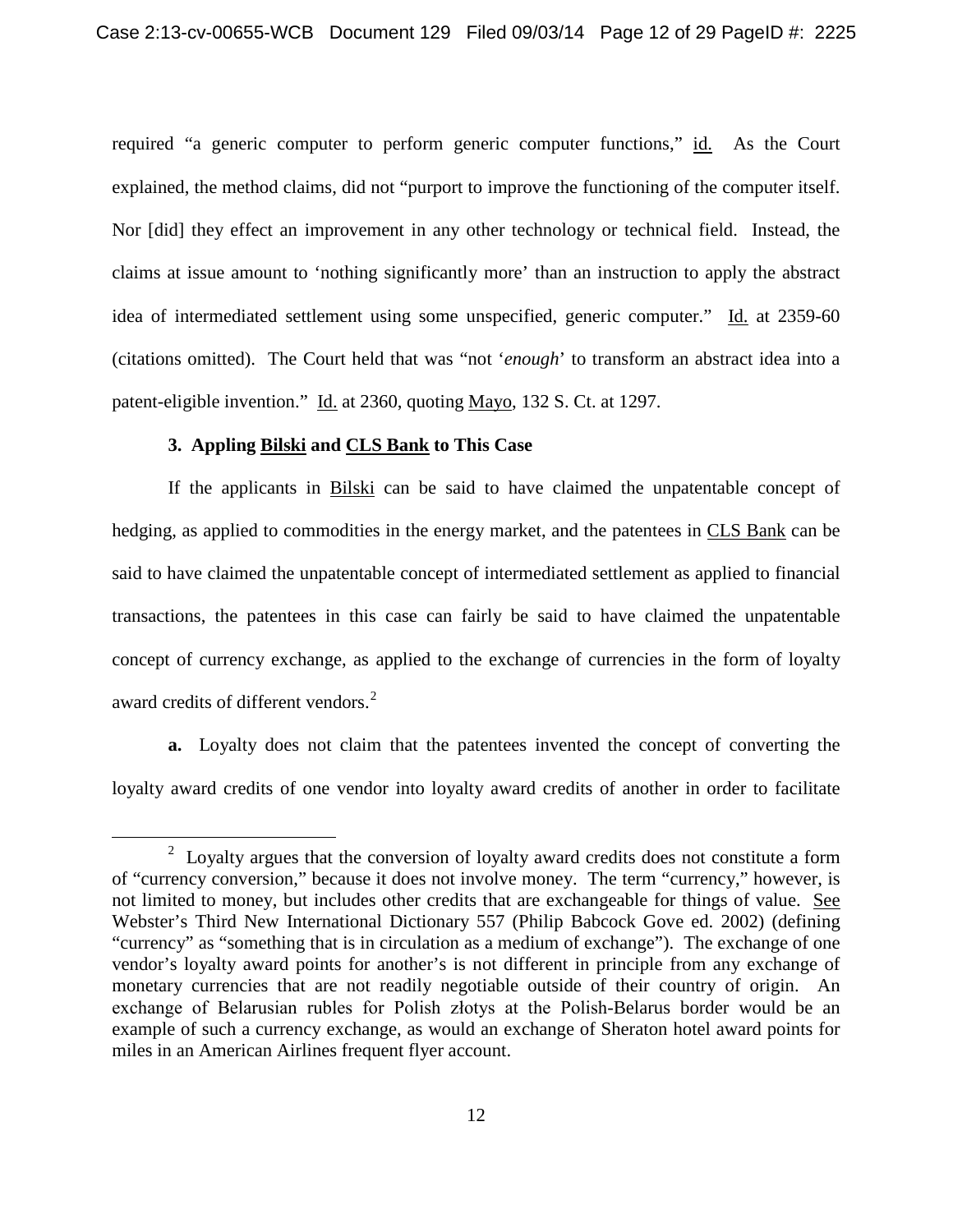customer purchases from the second vendor. Instead, Loyalty argues that the patentees invented a computerized method and system for doing that task efficiently. But close examination of the asserted claims shows that they are largely functional in nature and do little more than set forth the general concept of currency exchange, as applied to loyalty awards, and then announce the use of "one or more" computers to obtain various efficiencies in the process of converting one type of loyalty award credits into another.

In claim 31 of the '023 patent, for example, the computers are identified as "detecting a communication over a network to grant a consumer a quantity of the entity independent funds, wherein the quantity of entity independent funds results from a conversion or transfer of at least a subset of the non-negotiable credits into the quantity of entity independent funds in accordance with the credit-to-funds ratio." '023 patent, col. 10, ll. 7-13. Translated into plain English, that limitation simply requires the computers to keep track of the conversion of loyalty award credits from one vendor to another. It is a purely functional limitation; neither the limitation nor anything in the specification provides any detail as to how that function is performed. In any event, recording a transaction is a mundane operation that can be performed by any generic computer with conventional programming.

The same is true of the two subsequent limitations, which require the computers to "grant[] the consumer the quantity of entity independent funds" and to "accept[] at least a portion of the quantity of entity independent funds in exchange for the goods or services that the commerce partner provides." '023 patent, col. 10, ll. 19-24. Translated, those limitations merely require that the computers credit the consumer, after the conversion of the first vendor's loyalty award credits, with the loyalty award credits of the second vendor, and then facilitate the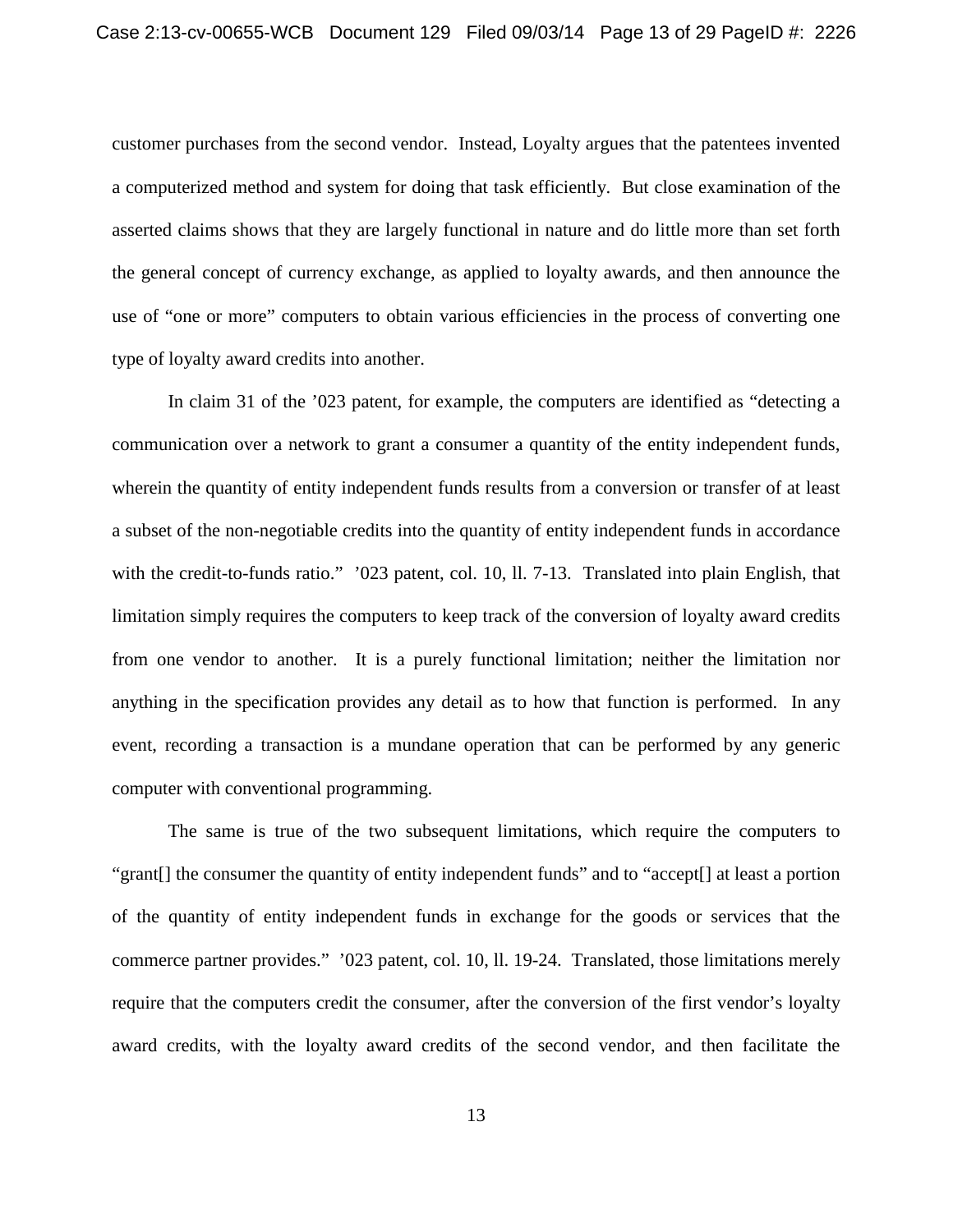consumer's purchase of a product or service from the second vendor. Again, there is no detail about how those functions are performed. In any event, there is no suggestion that those functions are performed in any novel or unusual manner; instead, from their description those functions appear to be routine functions that can readily be performed by a generic computer with conventional programming.<sup>[3](#page-13-0)</sup>

The dependent claims add nothing of substance that would affect the patentability of the claims under section 101. Claim 32 requires the computers to add converted loyalty points to the consumer's existing account with the second vendor. Claim 33 requires the computers to complete the sale of goods or services by the second vendor. Claim 34 requires the computers to convert the loyalty points of the first vendor into a number of loyalty points of the second vendor in accordance with a fixed conversion ratio. Claim 36 requires that a single computer perform a number of the claimed functions. Claim 37 requires that a plurality of computers perform those same functions. And claim 38 requires that the computer or computers be owned by or operated for the second vendor. Again, those claims are mainly functional in nature, and nothing in the claims or the specification reveals how any of the functions are performed or suggests why any of those functions are not within the routine capacity of a generic computer with conventional programming.

 $\overline{a}$ 

<span id="page-13-0"></span><sup>3</sup> In another order entered today, the Court has held that claim 31 is invalid for indefiniteness based on the portion of the claim that recites "the at least one of the one or more computers accepting at least a portion of the quantity of entity independent funds in exchange for the goods or services that the commerce partner provides." The Court's indefiniteness ruling does not affect the section 101 analysis, which does not turn on the problem with the antecedent basis in the quoted language from that claim. Claim 31 is therefore invalid both for indefiniteness and for unpatentability under section 101.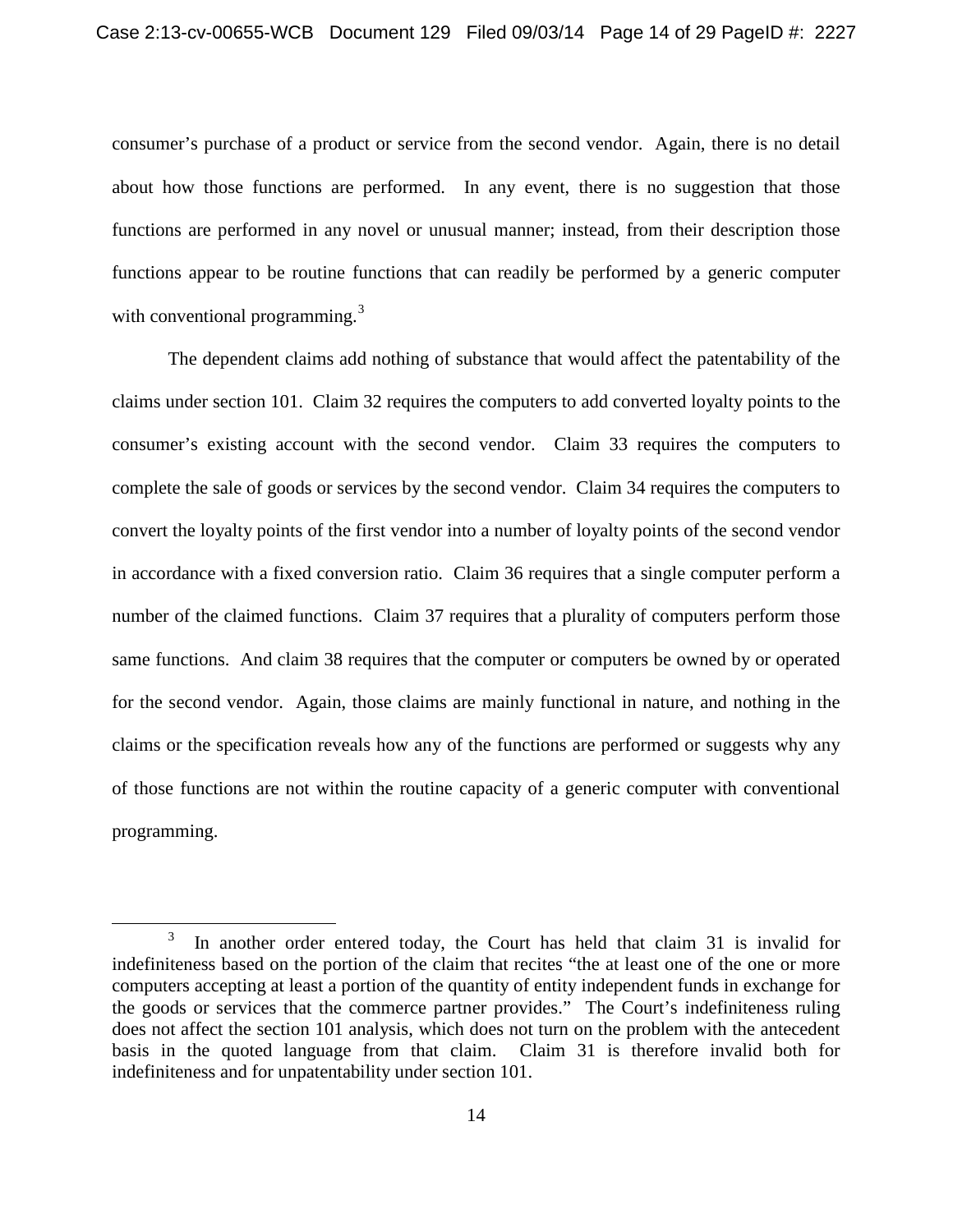Claims 39 of the '023 patent and its dependent claims (40-42 and 44-46) are similar in content to claim 31 and its dependent claims, except that claim 39 is directed to a "computer program product" and contains limitations to "one or more non-transitory computer-readable mediums" and "program instructions[] stored on at least one of the one or more non-transitory computer-readable mediums." '023 patent, col. 11, ll. 1-4, 29-31, 34-35. Although drafted in remarkably cumbersome form, the claim in essence recites a computer program that detects communications relating to the conversion of loyalty award points, in which a customer converts loyalty award points of one vendor into loyalty award points of another vendor pursuant to an agreement between the vendors to allow the conversion of otherwise non-negotiable credits. The claimed computer effects the conversion by granting the consumer award points of the second vendor in exchange for the award points of the first vendor and then accepts the award points associated with the second vendor in exchange for a purchase made by the consumer from that vendor. See id., col. 11, ll. 1-41. Thus, although claim 39 adds limitations reciting a computer and "non-transitory computer-readable mediums," the claim adds nothing of substance to the basic currency-conversion concept other than to provide that the steps of the currency conversion are performed by computers.

The claims that depend from claim 39 likewise add nothing material to the section 101 analysis. Claim 40 requires that the program instructions enable access to the loyalty program account maintained for the consumer by the second vendor and record the addition of the converted loyalty award points to that account. Claim 41 requires that the program instructions complete the sale of goods or services of the second vendor with converted loyalty award points. Claim 42 requires that the program instructions effectuate the transfer of loyalty award points in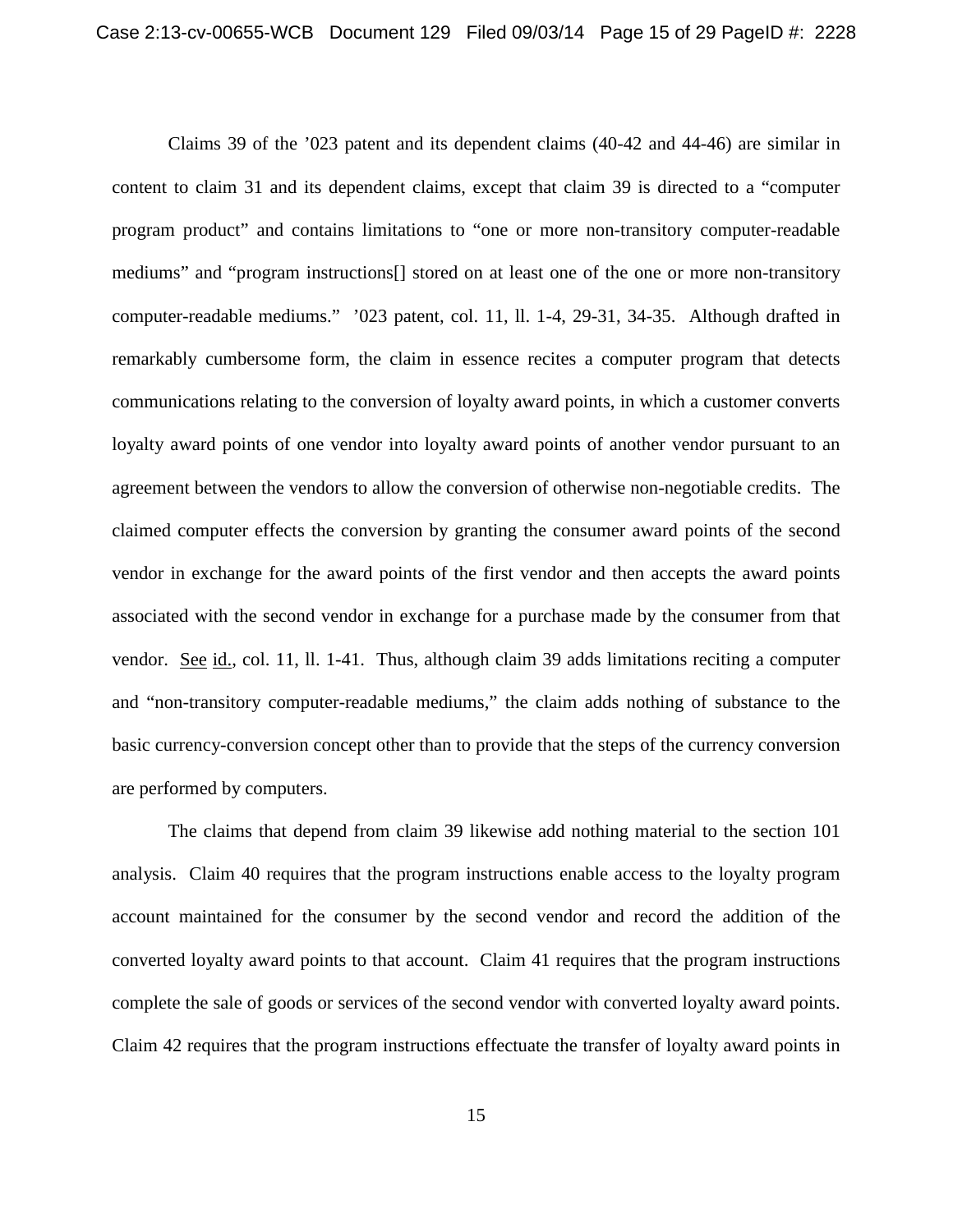accordance with the agreed-upon conversion rate. Claim 44 requires that a single computer perform the steps recited in claim 39. Claim 45 requires that a plurality of computers communicating with each other perform those functions. And claim 46 requires that the computers that perform those functions be owned by or operated for the second vendor.

The same is true of claims 1-3 and 5-7 of the '550 patent. Those claims are similar to those in the '023 patent except that they include limitations requiring the use of a graphical user interface, such as a Web page, enabling the consumer to track and direct the conversion of the loyalty award points. The dependent claims of the '550 patent (claims 2-3 and 5-7), like the dependent claims of the '023 patent, add little to the limitations of independent claim 1. The dependent claims, in essence, simply require: (1) that the graphical user interface show the number of converted loyalty points (claim 2); (2) that the graphical user interface show the quantity of converted loyalty points possessed by the consumer (claim 3); (3) that the first vendor set a lower threshold greater than 100 on the number of loyalty points to be converted (claim 5); (4) that the loyalty programs can be airline, hotel, or credit card loyalty programs (claim 6); and (5) that the computer serves one or more Web pages with updates that include changes in loyalty awards accounts within a single user-interactive Web session (claim 7). Like the asserted claims of the '023 patent, the asserted claims of the '550 patent are functional in nature and do not include anything that departs from the basic concept of currency conversion other than the use of computers to facilitate the conversion process and record the transactions incidental to that process.

In light of Bilski and CLS Bank, the resolution of the section 101 issue in this case is straightforward. At their core, the asserted claims of the two patents in suit are directed to the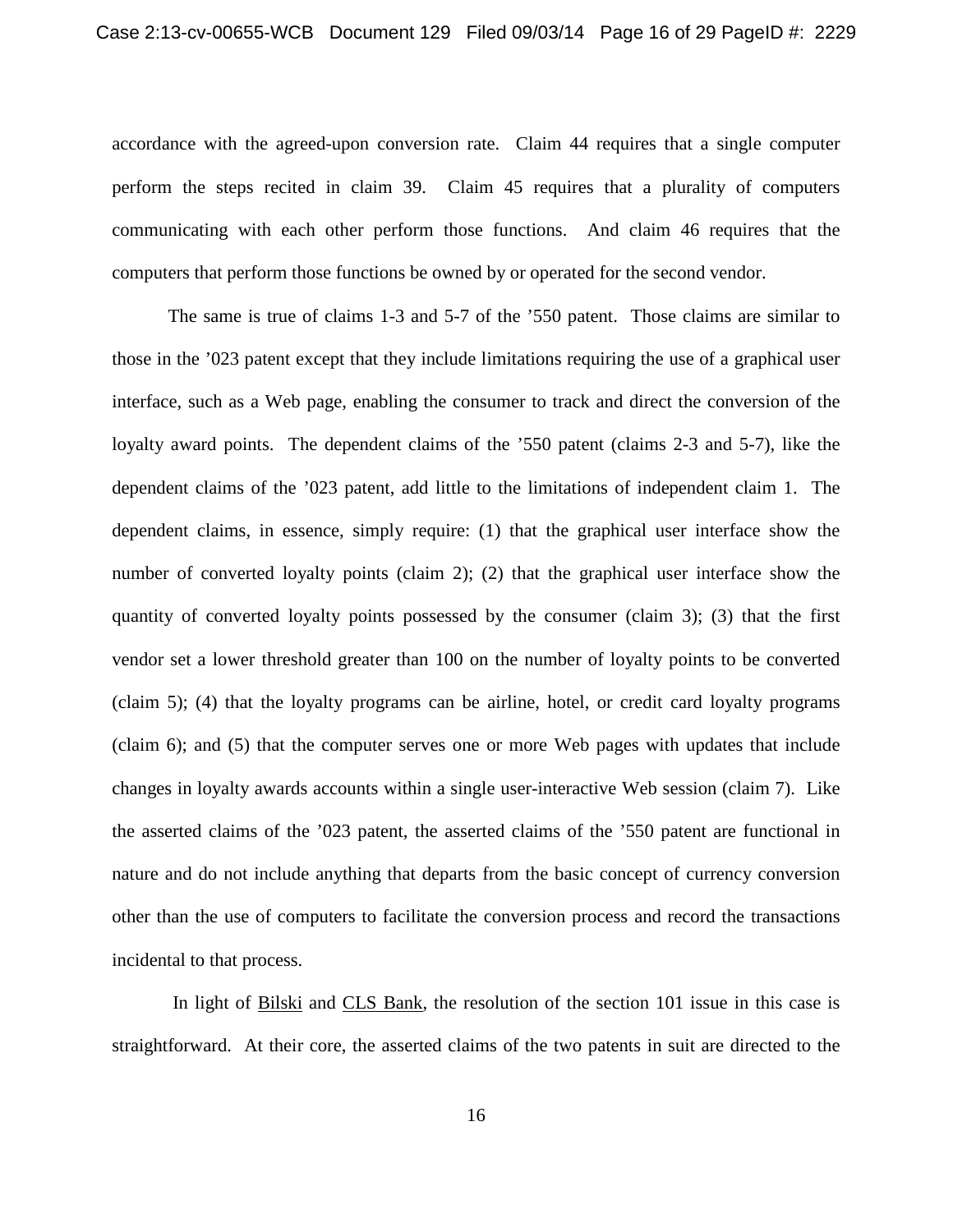conversion of loyalty award points of one vendor into loyalty award points of another. That core idea plainly would not be patentable without more, as it is indistinguishable in principle from the simple and familiar financial or business operations that were at issue in Bilski and CLS Bank, as well as similar financial operations at issue in various Federal Circuit decisions in which the claims were held to be invalid under section 101. See Accenture Global Servs., GmbH v. Guidewire Software, Inc., 728 F.3d 1336 (Fed. Cir. 2013) ("system for generating tasks to be performed in an insurance organization"); Bancorp Servs., L.L.C. v. Sun Life Assurance Co., 687 F.3d 1266 (Fed. Cir. 2012) (method for managing a life insurance policy, including generating the policy, calculating fees, and determining the surrender value and investment value of the policy); Dealertrack, Inc. v. Huber, 674 F.3d 1315 (Fed. Cir. 2012) (method for processing credit applications); Fort Props., Inc. v. Am. Master Lease LLC, 671 F.3d 1317 (Fed. Cir. 2012) (method for creating a real estate investment instrument adapted for performing tax-deferred exchanges); CyberSource Corp. v. Retail Decisions, Inc., 654 F.3d 1366 (Fed. Cir. 2011) (method for verifying the validity of credit card transactions). If anything, the conversion process at the core of the claims in this case is simpler and more commonplace than some of the methods held unpatentable in the cases cited above.

**b.** Loyalty attempts to distinguish those precedents on several grounds, but none of the distinctions is persuasive. First, Loyalty argues that the use of a computer to perform the claimed functions is sufficient to avoid a ruling of unpatentability. However, the Supreme Court's decision in CLS Bank answers that argument. The Court in CLS Bank addressed the argument that "the introduction of a computer into the claims" rendered patentable an invention that otherwise would not have been. 134 S. Ct. at 2357. Citing Gottschalk v. Benson, 409 U.S.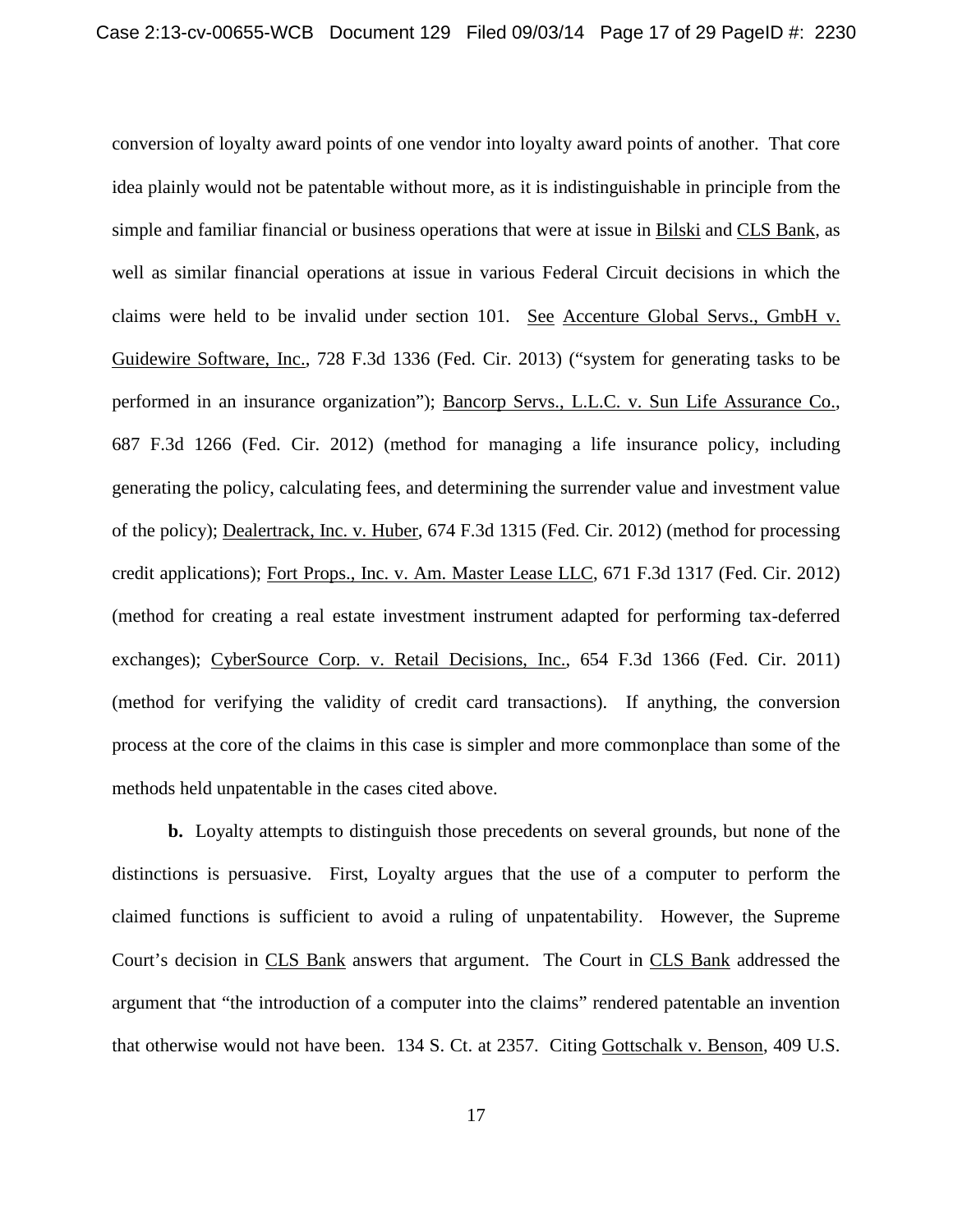at 67, the CLS Bank Court rejected that argument on the ground that computer implementation of an abstract idea "did not supply the necessary inventive concept; the process could be 'carried out in existing computers long in use.'" 134 S. Ct. at 2357. Accordingly, the Court explained, "simply implementing a mathematical principle on a physical machine, namely a computer, [i]s not a patentable application of that principle." Id., quoting Mayo, 132 S. Ct. at 1301. The Court derived the same proposition from its earlier decision in Parker v. Flook, 437 U.S. 584, 585-86 (1978). In that case, the Court in CLS Bank explained, the formula that was set forth in the claims was itself an abstract idea, and "the computer implementation was purely conventional." 134 S. Ct. at 2358, citing Flook, 437 U.S. at 594.

Those cases, according to the **CLS Bank Court**, "demonstrate that the mere recitation of a generic computer cannot transform a patent-ineligible abstract idea into a patent-eligible invention." 134 S. Ct. at 2358. "Given the ubiquity of computers, wholly generic computer implementation is not generally the sort of 'additional featur[e]' that provides any 'practical assurance that the process is more than a drafting effort designed to monopolize the [abstract idea] itself.'" Id. (alterations in original) (citation omitted), quoting Mayo, 132 S. Ct. at 1297. The Court then analyzed the role played by the computer in the invention at issue in CLS Bank, and concluded that the claims did no more "than simply instruct the practitioner to implement the abstract idea of intermediated settlement on a generic computer." Id. at 2359. In particular, the Court explained that the function performed by the computer at each step was "purely conventional." As the Court explained:

Using a computer to create and maintain "shadow" accounts amounts to electronic recordkeeping—one of the most basic functions of a computer. The same is true with respect to the use of a computer to obtain data, adjust account balances, and issue automated instructions; all of these computer functions are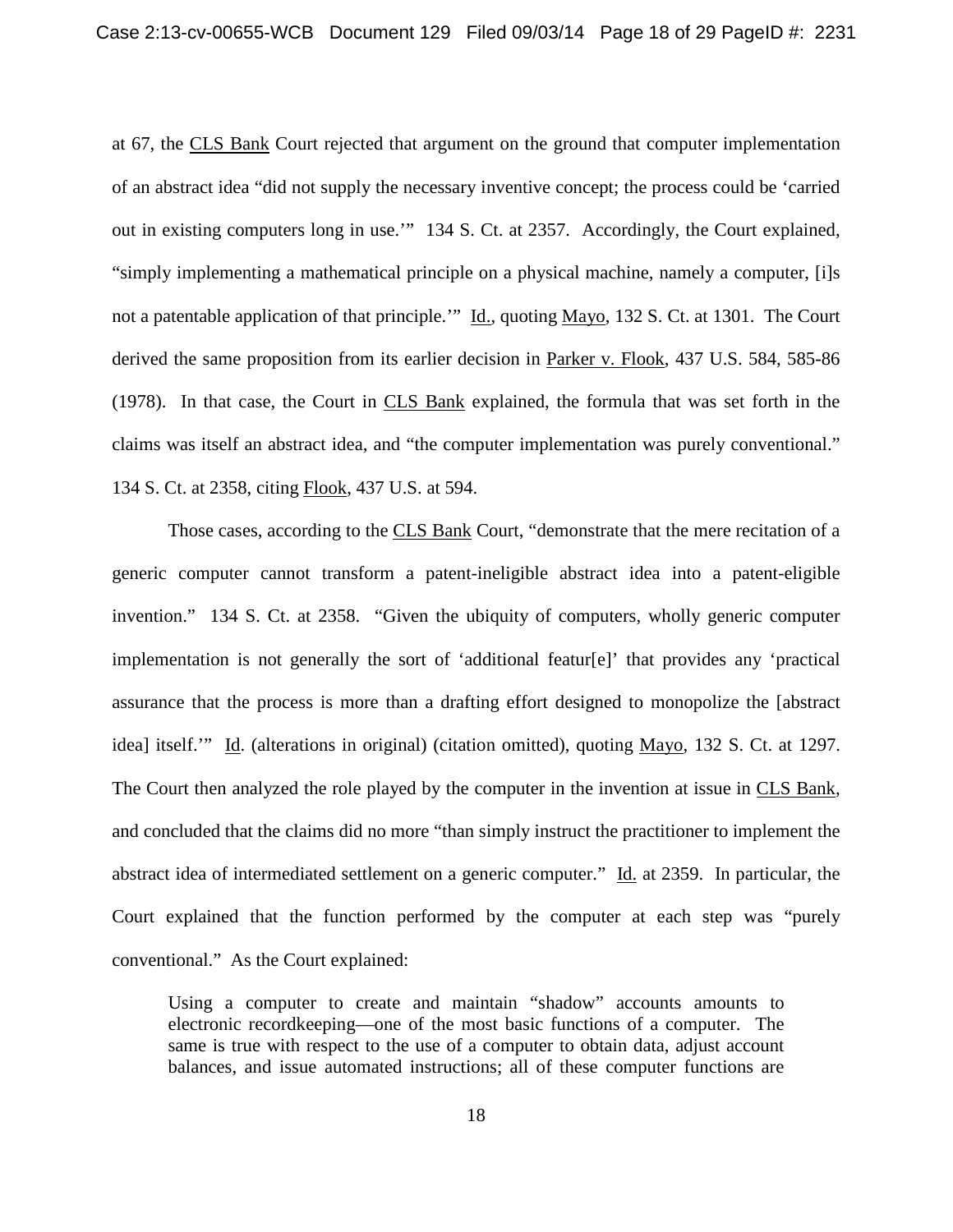"well-understood, routine, conventional activit[ies]" previously known to the industry. In short, each step does no more than require a generic computer to perform generic computer functions.

 Considered "as an ordered combination," the computer components of petitioner's method "ad[d] nothing . . . that is not already present when the steps are considered separately." Viewed as a whole, petitioner's method claims simply recite the concept of intermediated settlement as performed by a generic computer. The method claims do not, for example, purport to improve the functioning of the computer itself. Nor do they effect an improvement in any other technology or technical field. Instead, the claims at issue amount to "nothing significantly more" than an instruction to apply the abstract idea of intermediated settlement using some unspecified, generic computer. Under our precedents, that is not "enough" to transform an abstract idea into a patent-eligible invention.

132 S. Ct. at 2359-60 (alterations in original) (citations omitted).

 $\overline{a}$ 

That analysis applies directly to the claims in this case. The role of the computer in the claims of the '023 and '550 patents is limited to the basic functions of a generic computer, including storing and displaying information, performing simple arithmetic calculations, and enabling a customer to make e-commerce purchases from a vendor.<sup>[4](#page-18-0)</sup> Nothing in the claims purports to improve the functioning of the computer itself, and the computer components of the claims add nothing that is not already present in the steps of the claimed methods, other than the speed and convenience of basic computer functions such as calculation, communication, and the display of information. See Dealertrack, Inc. v. Huber, 674 F.3d 1315, 1333 (Fed. Cir. 2012), quoting SiRF Tech., Inc. v. Int'l Trade Comm'n, 601 F.3d 1319, 1333 (Fed. Cir. 2010) ("In order for the addition of a machine to impose a meaningful limit on the scope of a claim, it must play a significant part in permitting the claimed method to be performed, rather than function solely as

<span id="page-18-0"></span><sup>&</sup>lt;sup>4</sup> The patents acknowledge that "[a]ny kind of computer system or other apparatus adapted for carrying out the methods described herein is suited." '023 patent, col. 5, ll. 64-66; '550 patent, col. 6, ll. 18-20.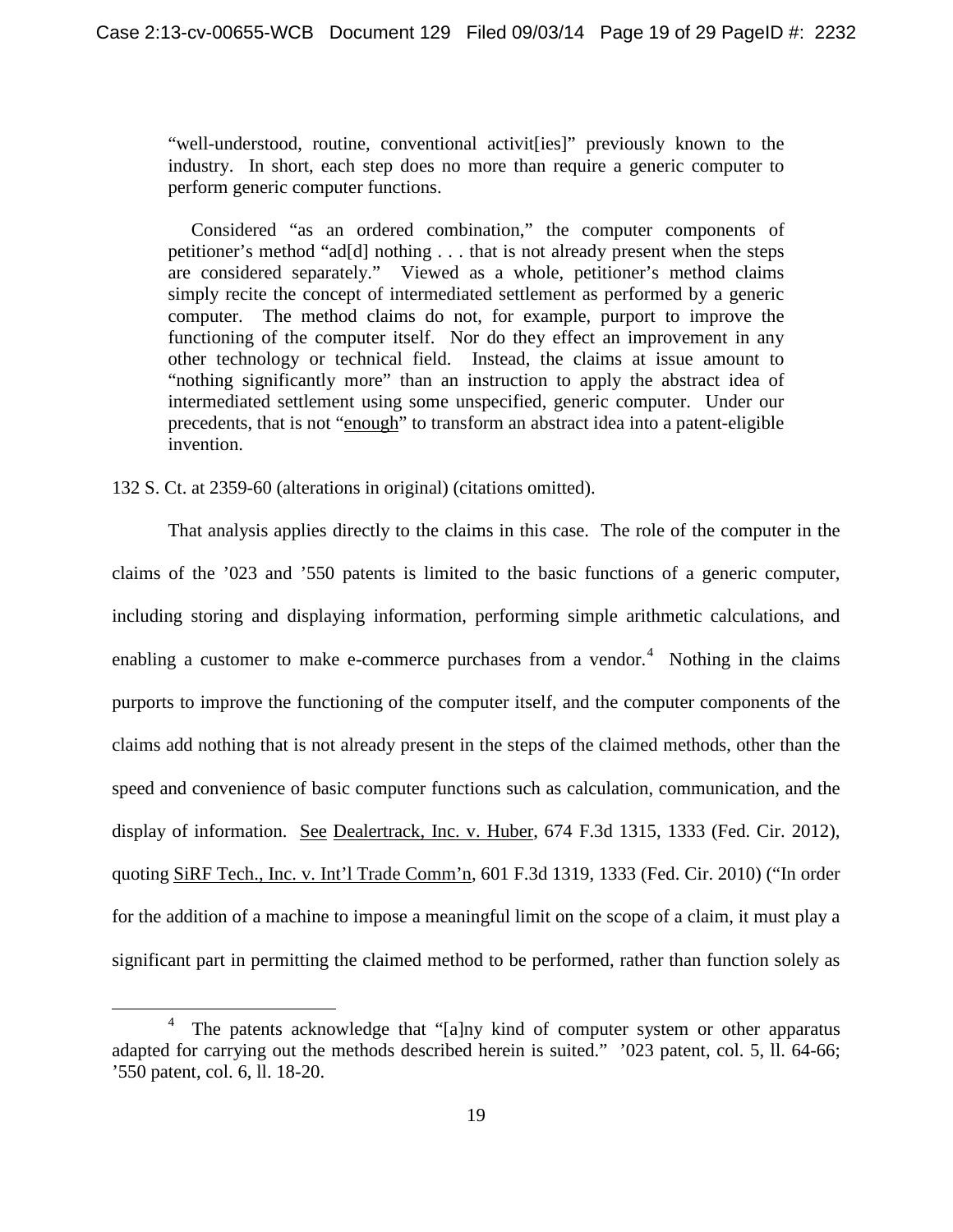an obvious mechanism for permitting a solution to be achieved more quickly, i.e., through the utilization of a computer for performing calculations.").

In order to "salvage an otherwise patent-ineligible process, a computer must be integral to the claimed invention, facilitating the process in a way that a person making the calculations or computations could not." Bancorp Servs., L.L.C. v. Sun Life Assurance Co., 687 F.3d 1266, 1278 (Fed. Cir. 2012). Because the computers recited in the asserted claims in this case do not "play a significant part in permitting the claimed method to be performed," Fort Props., Inc. v. Am. Master Lease LLC, 671 F.3d 1317, 1323 (Fed. Cir. 2012), quoting Dealertrack, Inc. v. Huber, 674 F.3d 1315, 1333 (Fed. Cir. 2012) (internal quotation marks omitted), the recitation of a generic computer in the claims of the '023 and '550 patents does not render those claims patentable.

Loyalty argues that the computer referenced in its claims is not a "generic computer," but instead is a "special purpose computer able to grant loyalty points to members of the loyalty program of the commerce partner and able to redeem customer possessed loyalty points for goods or services that the commerce partner provides." Dkt. No. 71, at 10. That is an accurate description of the functions the claimed computer performs. The problem for Loyalty, however, is that all of those functions consist of simple forms of data recording, storage, and calculation, all of which are conventional functions that can be performed by a generic computer without any novel programming or improvement in the operation of the computer itself.<sup>[5](#page-19-0)</sup> The addition of

 $\overline{a}$ 

<span id="page-19-0"></span><sup>&</sup>lt;sup>5</sup> In support of its argument on that point, Loyalty cites the Federal Circuit's decision in Ultramercial, Inc. v. Hulu LLC*,* 722 F.3d 1335, 1339 (Fed. Cir. 2013). That decision, however, was vacated by the Supreme Court following the CLS Bank decision. Wild Tangent, Inc. v. Ultramercial, LLC, 134 S. Ct. 2870 (2014). The Federal Circuit's decision in Ultramercial therefore no longer has any precedential effect.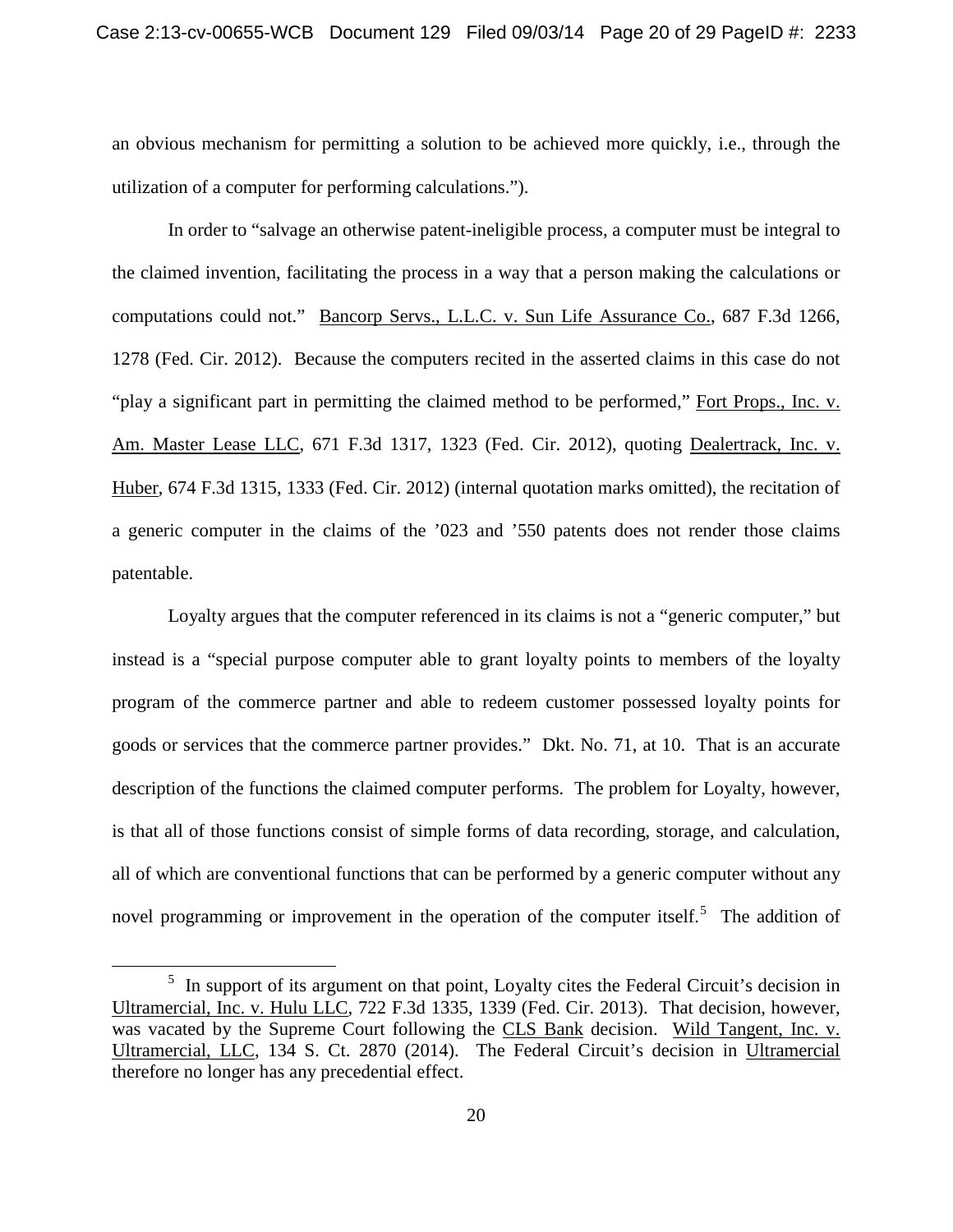computer implementation to the method claims therefore does not render those claims patentable.

As confirmation of the simplicity of the functions that the claims assign to computers, it is clear that each of the functions recited in the asserted claims of the '023 and '550 patents could be performed by a human being without the aid of a computer of any kind. It is certainly true that computers assist with managing a large volume of transactions, doing so at great speed, and communicating the results of those transactions to the parties. However, the basic functions of converting non-negotiable loyalty award credits of one vendor into loyalty award credits of a second vendor according to an agreed-upon conversion rate, and then allowing the consumer to use the converted loyalty award credits to make purchases from the second vendor, are all functions that are readily within the capacity of a human to perform without computer aid. Indeed, the patents themselves confirm that fact, conceding that "the methods detailed herein can also be methods performed at least in part by a service agent and/or a machine manipulated by a service agent." '023 patent, col. 3, ll. 42-44; '550 patent, col. 3, ll. 64-67. The fact that an invention consists of simple calculations that can readily be performed by humans is a factor that has frequently been held to be indicative of unpatentability. See, e.g., Gottschalk v. Benson, 409 U.S. 63, 67 (1972) (mental processes are not patentable); Cybersource Corp. v. Retail Decisions, Inc., 654 F.3d 1366, 1372 (Fed. Cir. 2011) (method steps unpatentable because they "can be performed in the human mind or by a human using a pen and paper"); SiRF Tech., Inc. v. Int'l Trade Comm'n, 601 F.3d 1319, 1333 (Fed. Cir. 2010). Adding a computer to perform those mental steps "does not transform a patent-ineligible claim into a patent-eligible one." Accenture Global Servs. GmbH v. Guidewire Software, Inc., 728 F.3d 1336, 1345 (Fed. Cir. 2013).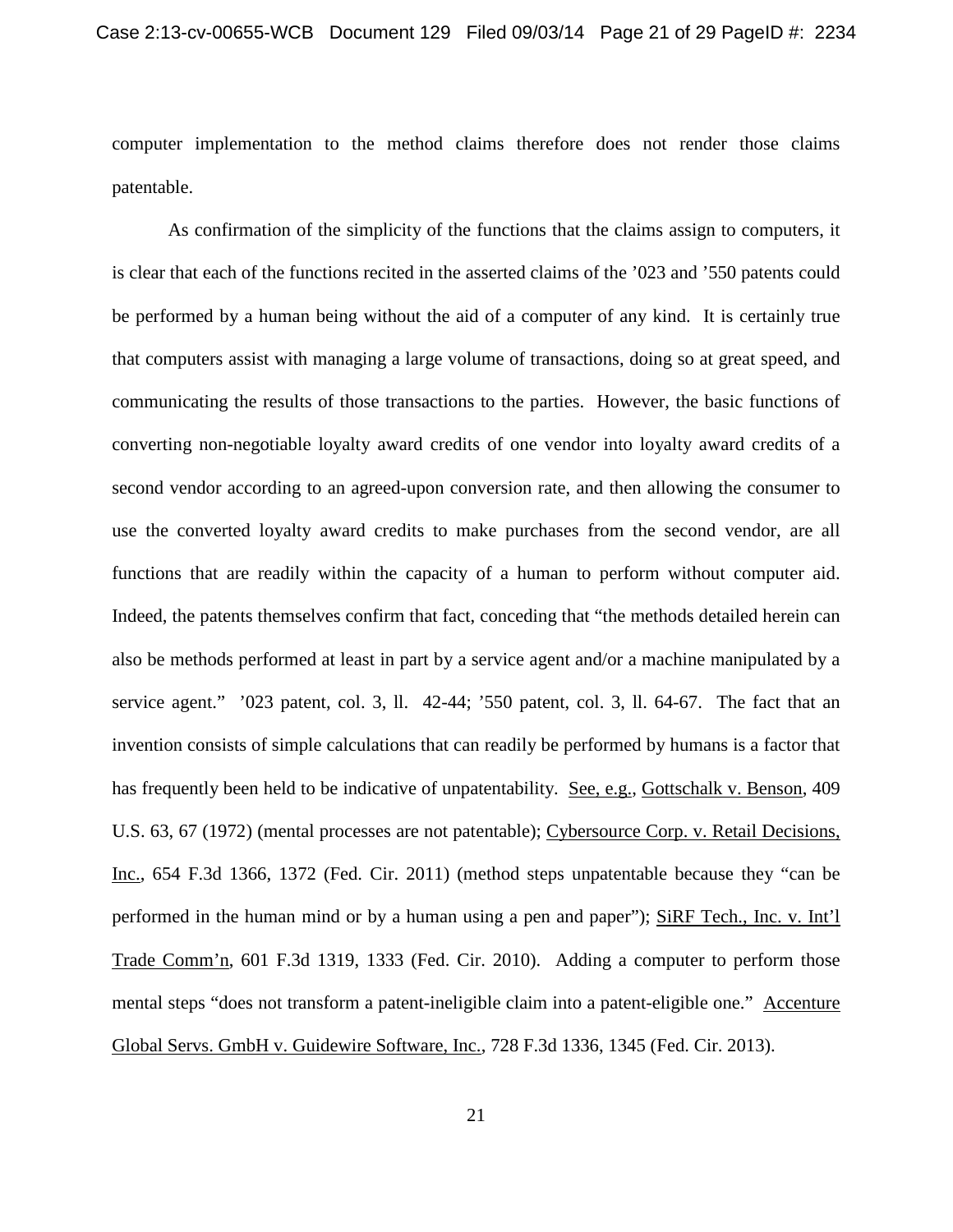**c.** Loyalty next contends that the claims in this case are not general in nature, but address a highly specific subject—conversion of loyalty reward points. Accordingly, it argues, the claims do not pose the risk of preempting a large number of potential applications in the future. Again, the Supreme Court's recent decisions require rejection of that argument.

In Diamond v. Diehr, 450 U.S. 175 (1981), the Supreme Court explained that the prohibition against patenting abstract ideas, in the form of mathematical formulas, "cannot be circumvented by attempting to limit the use of the formula to a particular technological environment." Id. at 191. The Court expanded upon that principle in Bilski, where it wrote that "limiting an abstract idea to one field of use . . . [does] not make the concept patentable." 130 S. Ct. at 3231. And in Mayo, the Court addressed the same argument, where the patentee argued that "because the particular laws of nature that its patent claims embody are narrow and specific, the patents should be upheld." Mayo, 132 S. Ct. at 1303. The Court rejected that argument, holding that the unpatentability of natural laws, natural phenomena, and abstract ideas applies even if the natural law, phenomenon, or abstract idea at issue is narrow. Id. at 1301 ("[O]ur cases have not distinguished among different laws of nature according to whether or not the principles they embody are sufficiently narrow. . . . [T]he cases have endorsed a bright-line prohibition against patenting laws of nature, mathematical formulas and the like . . . .").

The Court made the same point in CLS Bank. Citing its prior decision in Flook, the Court explained that in that case it had "rejected the argument that implementing a principle in some specific fashion will automatically fall within the patentable subject matter of § 101." 134 S. Ct. at 2358 (citations omitted). Flook, the Court explained, "stands for the proposition that the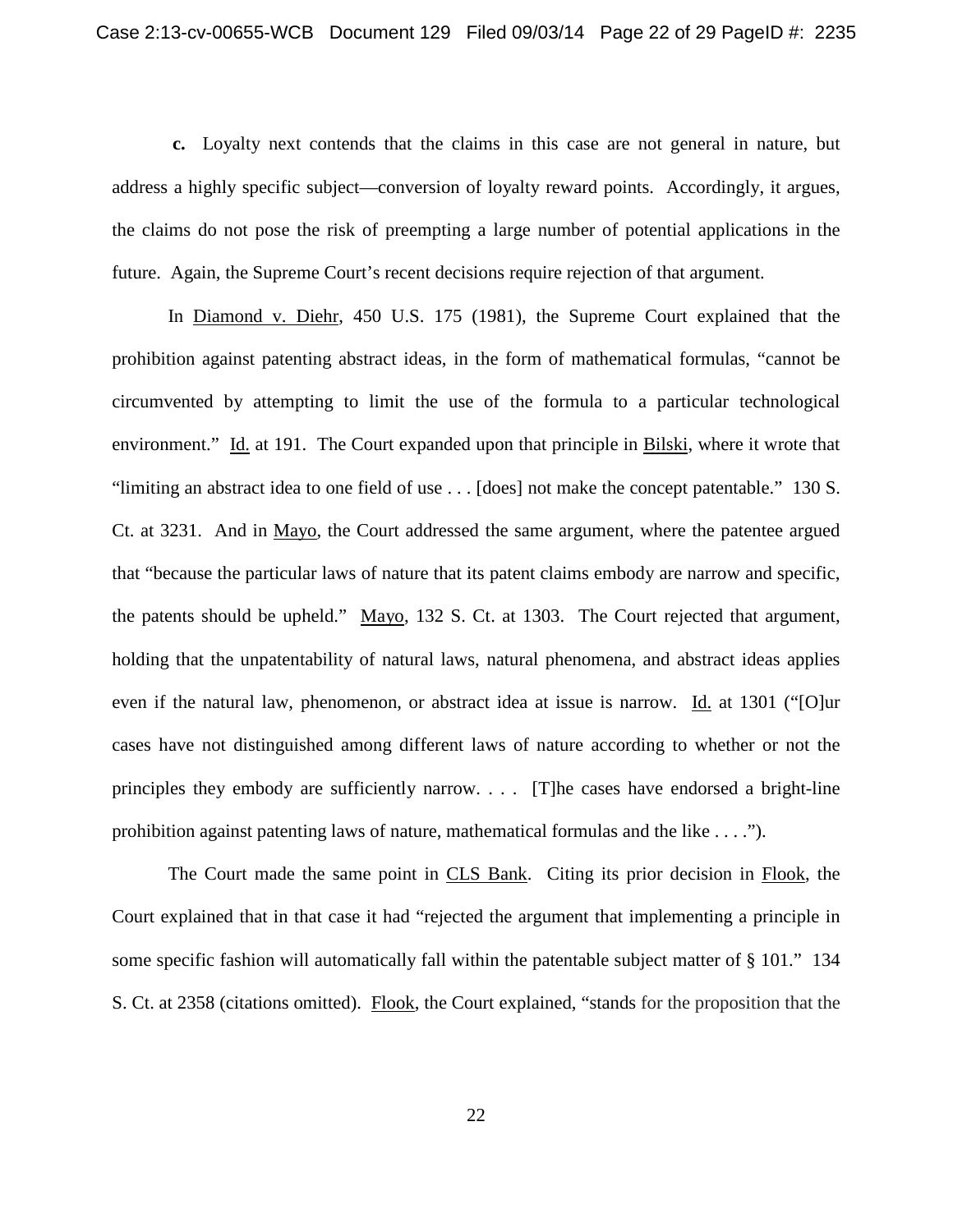prohibition against patenting abstract ideas cannot be circumvented by attempting to limit the use of [the idea] to a particular technological environment." Id.

In this case, although the field of use is narrow—the conversion of one entity's loyalty award points into those of another entity—the preemptive effect of Loyalty's claims within that field of use is broad. Because the claims are largely functional in nature, they do not provide any significant description of the particular means by which the various recited functions are performed. All that is disclosed is the ultimate objective—in this case an operational computerized system for converting loyalty awards of one entity into those of another. There is no disclosure of the precise method by which the computer performs those functions. Accordingly, the claims would read on virtually any computerized method of performing that function, even if the method used were quite different from any conventional computer-based means. See Mayo, 132 S. Ct. at 1302 (claims are "set forth in highly general language covering all processes that make use of the [known] correlations" and therefore "threaten to inhibit the development of more refined treatment recommendations"). In that sense, these patents, like other similar business method patents, have the potential to foreclose future innovation disproportionately "relative to the contribution of the inventor." Id. at 1303.

**d.** Loyalty next contends that the claims of the '023 and '550 patents are not directed to abstract ideas because they involve economic activities having tax consequences and "[a]n economic action resulting in a tax consequence (a taxable economic transaction) is not abstract, but is instead concrete." Dkt. No. 71, at 16. Loyalty adds that generally accepted accounting principles ("GAAP") require such concrete economic transactions "to be accounted for" and that GAAP "includes no provisions for accounting for abstract ideas." Id. at 16-17. Loyalty then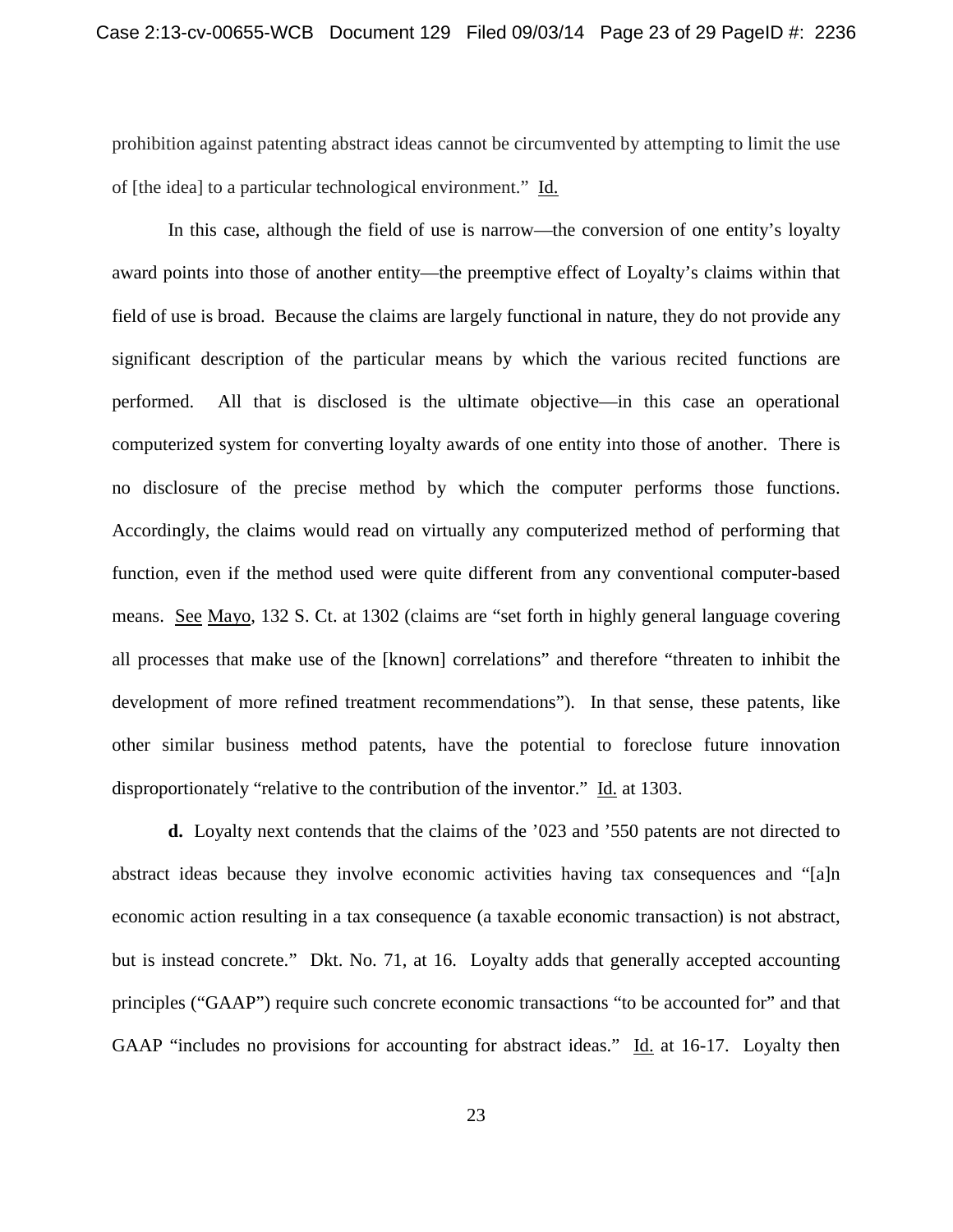notes that "[n]o known decisions under the judicially created exception for abstract ideas encompass subject matter that if followed necessarily results in a tax consequence or that necessarily results in a GAAP recognized financial accounting event." Id. at 17.

While that may be true, that is no basis for distinguishing the authorities discussed above. An example of an abstract idea would be the idea of granting retail salesmen a commission amounting to a percentage of their sales. No doubt a company's payment of the commissions would be taxable events and would have to be accounted for on the company's books. But the idea would still be a familiar business concept, like hedging or negotiated settlement, and would not be patentable subject matter, whether implemented by a computer or not. Nor would the idea be patentable whether it applied to all salesmen or was limited in its "field of use" to, for example, only those in the business of selling running shoes. The fact that the abstract idea of paying sales commissions happens to apply to activity with tax consequences has nothing to do with its patentability. Likewise, the fact that the exchange of loyalty award points described in the '023 and '550 patents has tax consequences has nothing to do with whether those patents claim patentable subject matter.

**e.** Finally, Loyalty argues that the "computer medium" claims—claims 39-42 and 44-46 of the '023 patent—are patentable for the additional reason that such claims "have been explicitly identified as patentable" in earlier cases. As noted above, those claims recite "[a] computer program product comprising: one or more non-transitory computer-readable mediums" including "program instructions, stored on at least one of the one or more non-transitory computer-readable mediums." '023 patent, col. 11, ll. 1-4, 29-31, 34-35, 45-46; col. 12, ll. 1-2, 11-12, 20-21.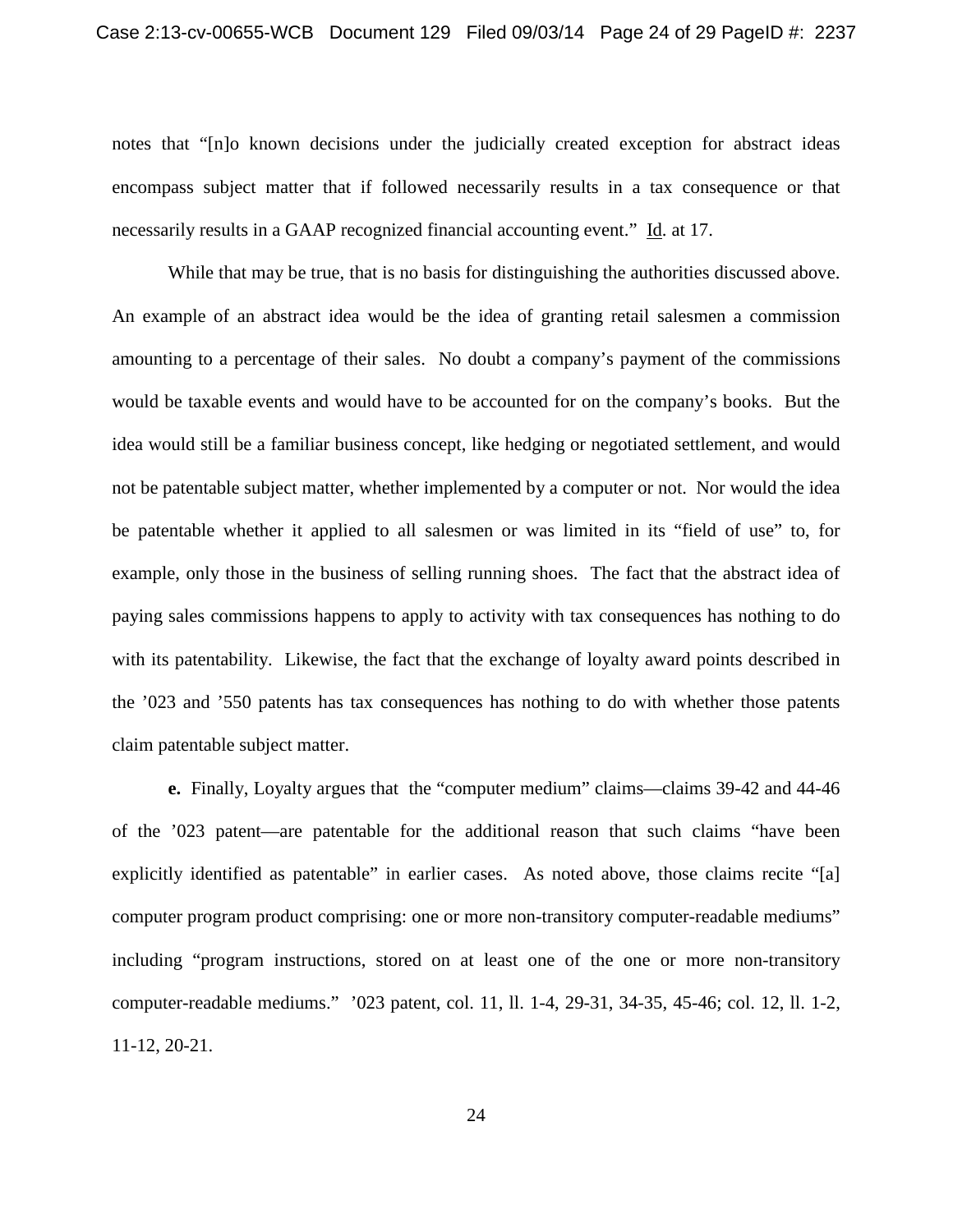Yet again, the Supreme Court has answered that argument. The patents at issue in CLS Bank contained not only method claims, but system claims and claims to "a computer-readable medium." The Supreme Court noted that the petitioner had conceded that the "computerreadable medium" claims rose or fell with the method claims. The Court then disposed of the system claims summarily, stating that "the system claims are no different from the method claims in substance. The method claims recite the abstract idea implemented on a generic computer; the system claims recite a handful of generic computer components configured to implement the same idea." CLS Bank, 134 S. Ct. at 2360.

The Court's rationale for that ruling clearly applies here. The Court explained that it had long warned against interpreting section 101 "in ways that make patent eligibility depend simply on the draftsman's art." 134 S. Ct. at 2360, quoting Mayo, 132 S. Ct. at 1294, and Flook, 437 U.S. at 593 (internal quotation marks omitted). "Holding that the systems claims are patent eligible," the Court added, "would have exactly that result." 134 S. Ct. at 2360. The "computerreadable medium" claims in the '023 patent fall squarely within that reasoning. Although they purport to be claims to a physical object, like the system claims in CLS Bank, in reality they simply claim the use of a computer in connection with the conversion process and therefore are equally as vulnerable under section 101 analysis as the method claims.<sup>[6](#page-24-0)</sup>

**f**. Although this case can be—and is being—decided based on a comparison of the claims at issue in this case with the claims at issue in Bilski, CLS Bank, and similar Federal Circuit cases, there is a broader point to be made about the particular type of "business method"

 $\overline{a}$ 

<span id="page-24-0"></span> $6\text{ }$  The recitation of the use of the web pages and the Internet, found in the claims of the '550 patent, is also insufficient to avoid a holding of unpatentability. See CyberSource, 654 F.3d at 1370 (use of the Internet to verify credit-card transactions does not add enough to the abstract idea of verification of transactions to avoid the bar of section 101).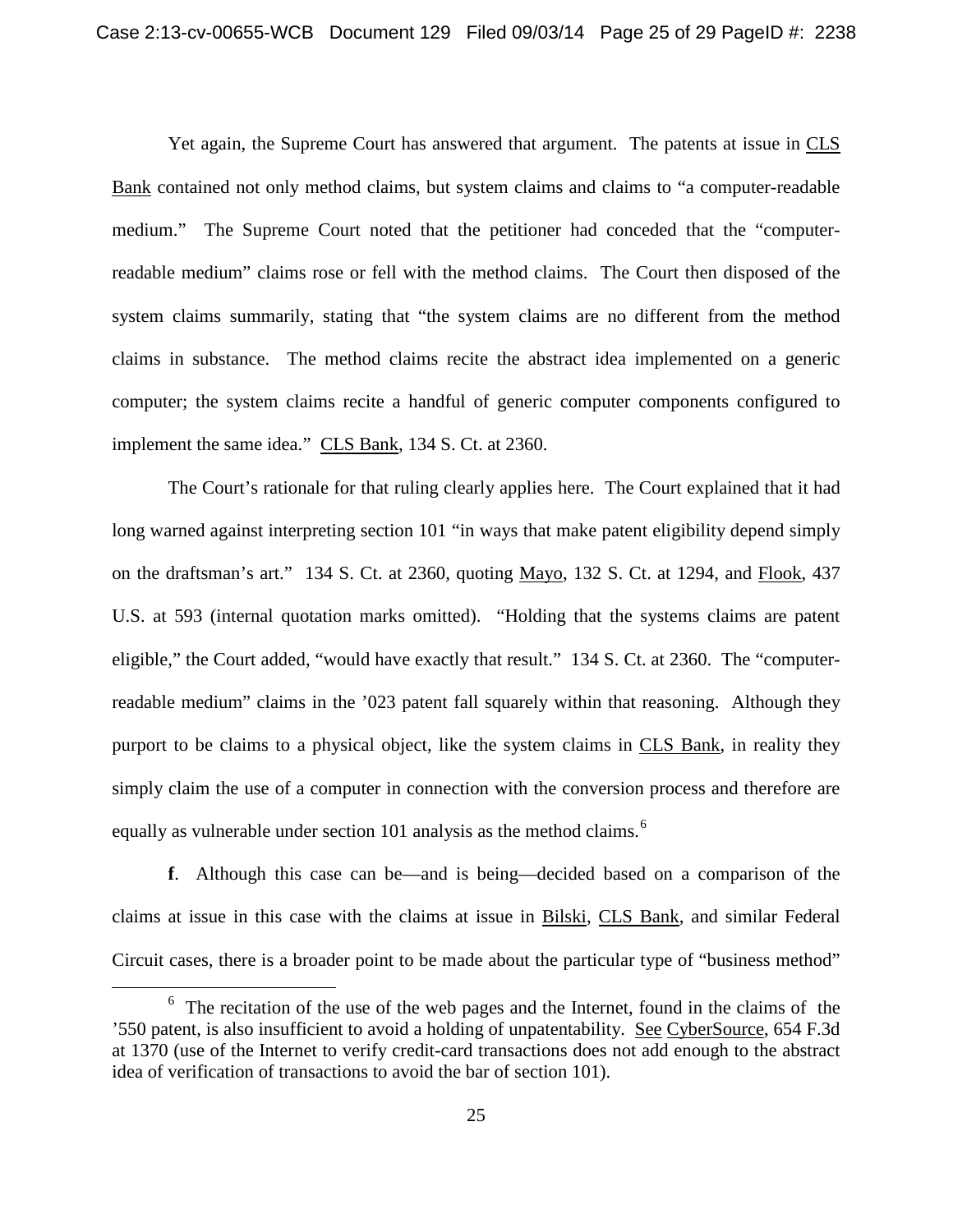patents of which the patents in this case are examples. Patents of this sort have the following features in common: (1) they recite methods for performing a commonplace business function such as currency conversion, hedging, or employing intermediated settlement in a financial transaction—typically by using a computer system or computer components to perform those methods; (2) they are aspirational in nature in that they describe the business function, but do not describe any novel manner of performing that function other than referring to the use of routine operations performed by a specially programed computer; and (3) the recitations referring to the use of a computer do not include any inventive measure that "purport[s] to improve the functioning of the computer itself," CLS Bank, 134 S. Ct. at 2359. With respect to the role of the computer, such patents "do[] no more than require a generic computer to perform generic computer functions." Id.; see SmartGene, Inc. v. Advanced Biological Labs., SA, 555 F. App'x 950, 955 (Fed. Cir. 2014) ("The claim does not purport to identify new computer hardware: it assumes the availability of physical components for input, memory, look-up, comparison, and output."); Planet Bingo, LLC v. VKGS LLC, No. 2013-1663 (Fed. Cir. Aug. 26, 2014) (holding computerized system for managing a bingo game unpatentable because the nature of the function performed by the computer at each step is "purely conventional").

In short, such patents, although frequently dressed up in the argot of invention, simply describe a problem, announce purely functional steps that purport to solve the problem, and recite standard computer operations to perform some of those steps. The principal flaw in these patents is that they do not contain an "inventive concept" that solves practical problems and ensures that the patent is directed to something "significantly more than" the ineligible abstract idea itself. See CLS Bank, 134 S. Ct. at 2355, 2357; Mayo, 132 S. Ct. at 1294. As such, they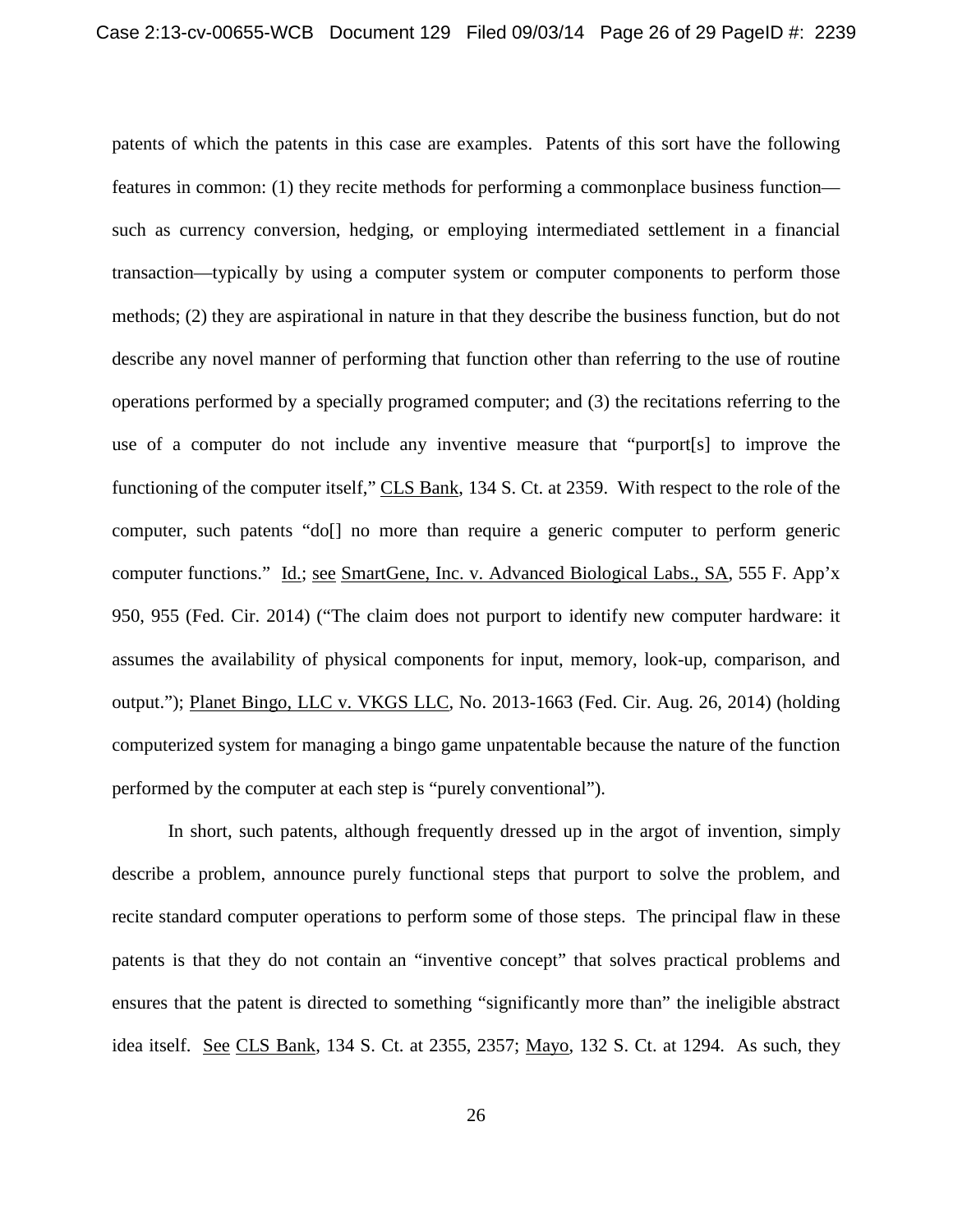represent little more than functional descriptions of objectives, rather than inventive solutions. In addition, because they describe the claimed methods in functional terms, they preempt any subsequent specific solutions to the problem at issue. See CLS Bank, 134 S. Ct. at 2354; Mayo, 132 S. Ct. at 1301-02. It is for those reasons that the Supreme Court has characterized such patents as claiming "abstract ideas" and has held that they are not directed to patentable subject matter.

The patents in this case fit that paradigm perfectly. The exchange of one vendor's nonnegotiable award credits for credits that are negotiable with another vendor is an established form of the familiar business practice of converting a non-negotiable currency into a negotiable one. As noted, Loyalty does not claim that the named inventors on the patents in this case invented the practice of converting loyalty award points. Loyalty merely claims that by using a computer it can enhance such exchanges by providing transaction speed and information availability, which are routine advantages afforded by computers in a wide variety of applications. Nothing in the patents describes or claims an advance in computer technology that makes the performance of those functions more effective. In substance, Loyalty's patents simply announce that it would be advantageous to have a readily available market for rapid loyalty award credit exchanges, and then recite the routine steps of displaying account information and enabling award credit conversions through the use of computers and websites. The patents thus effectively claim any conventional loyalty award conversion system that uses computers and interactive websites to perform the conversions. A careful assessment of Loyalty's patents shows that there is very little more to them than that, just as there was very little more to the patents at issue in Bilski and CLS Bank than conducting hedging in a particular market or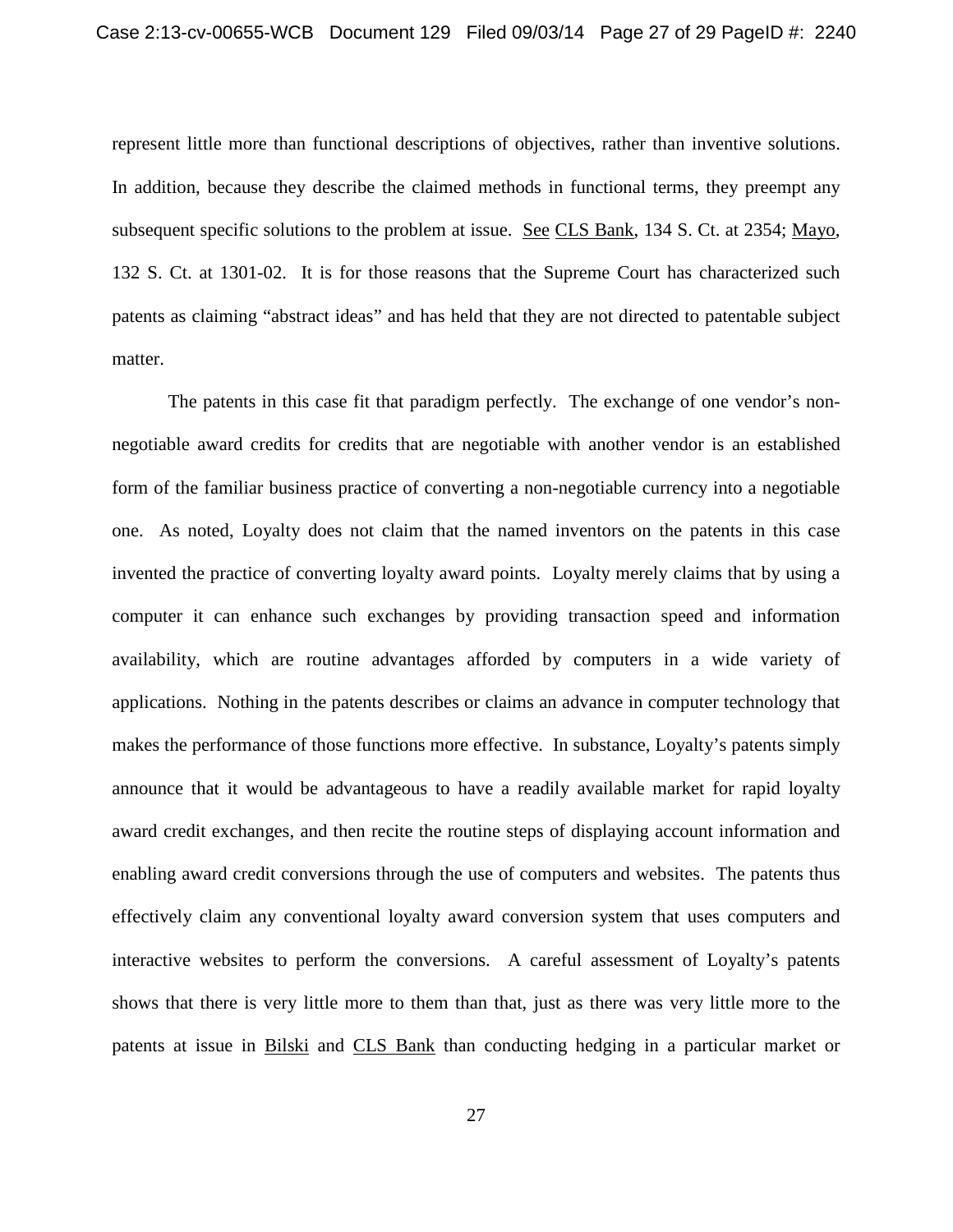intermediated settlement by computer. The claims are thus directed to an "abstract idea" as that term is used in Bilski and CLS Bank.

While the concurring justices in Bilski and CLS Bank would have invalidated all "business method" patents, the majority in both cases stopped short of taking that step. See Bilski, 130 S. Ct. at 3229 ("[T]he Patent Act leaves open the possibility that there are at least some processes that can be fairly described as business methods that are within patentable subject matter under § 101."). There are sound reasons for the majority's unwillingness to sweep an entire category of patents aside: First, some patents that can be regarded as "business method" patents employ highly complex and inventive algorithms or have technological aspects to them, such as improvements in computer technology that make particular business functions more effective. Those patents are not invalid simply because the algorithms or technologies are directed to a business purpose. Second, and relatedly, it is not always easy to determine whether a particular patent is a "business method" patent at all. Any simplification of the law of unpatentable subject matter that would result from invalidating all business method patents would be largely offset by the considerable additional effort that would be required to define the line between "business method" patents and other, legitimate patents that happen to have application to the conduct of business.<sup>[7](#page-27-0)</sup> With that said, even though the Supreme Court majority

 $\overline{a}$ 

<span id="page-27-0"></span><sup>7</sup> For example, it is unclear whether patents on methods for encrypting business transactions over the Internet should be considered "business methods" patents. Such patents can involve complex algorithms that are designed to defeat even sophisticated efforts at decryption by hackers and other unauthorized persons. In the oral argument of the CLS Bank case, both by counsel for the accused infringer and the Solicitor General pointed to patents on methods of encryption as examples of technology that are directed to methods of doing business but would not be invalid as unpatentable subject matter. See Alice Corp. Pty. Ltd. v. CLS Bank Int'l, No. 13-298, Official Transcript of Argument before U.S. Supreme Court 34, 50 (Mar. 31, 2014). Such a patent has been challenged as involving unpatentable subject matter, but that